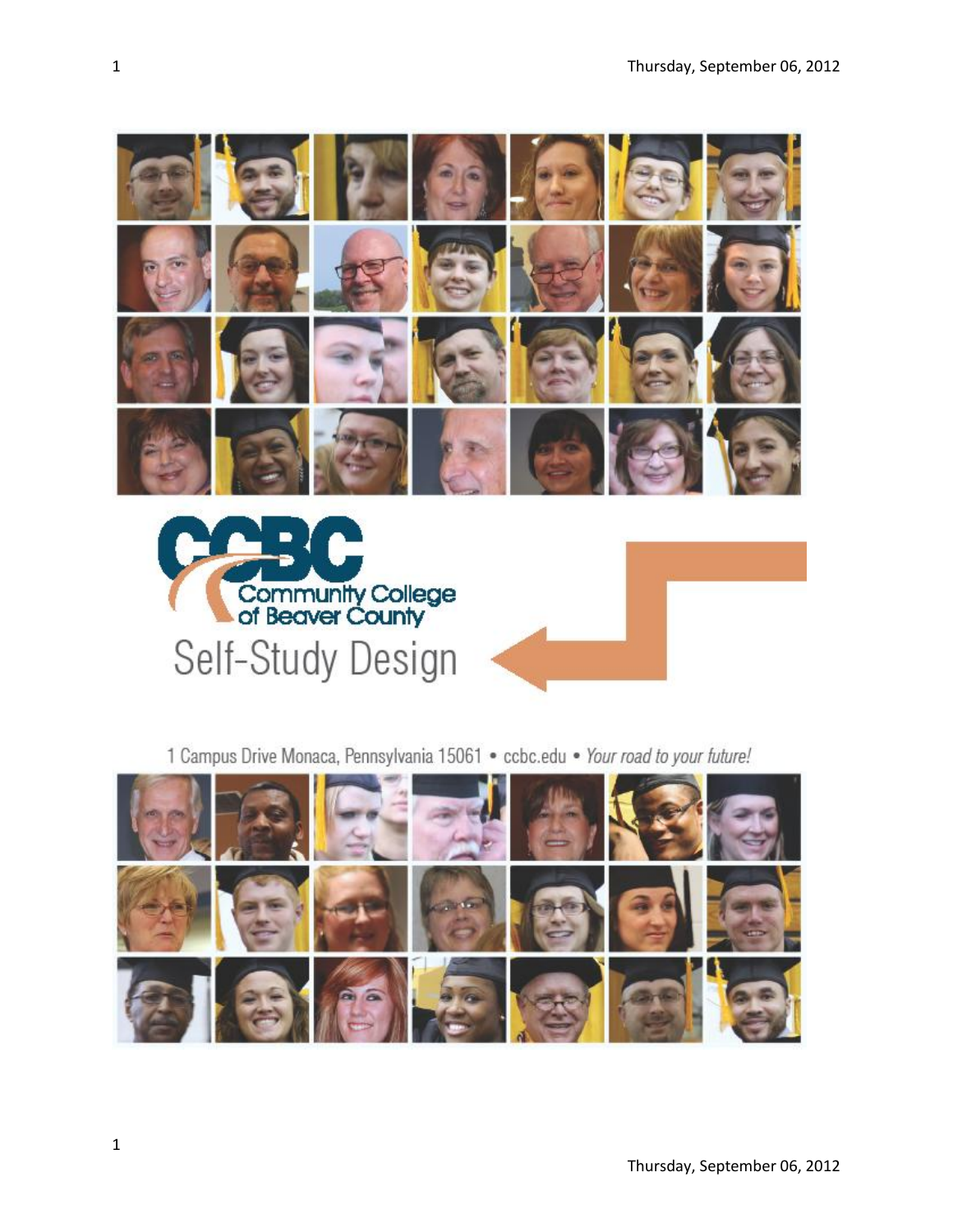

# **Community College of Beaver County**

## **Self-Study Design**

**In Preparation for 2014 Reaccreditation**

**Associate Professor Katie L. Thomas, Self-Study Co-Chair**

**Assistant Professor Carl Dennis, Self-Study Co-Chair**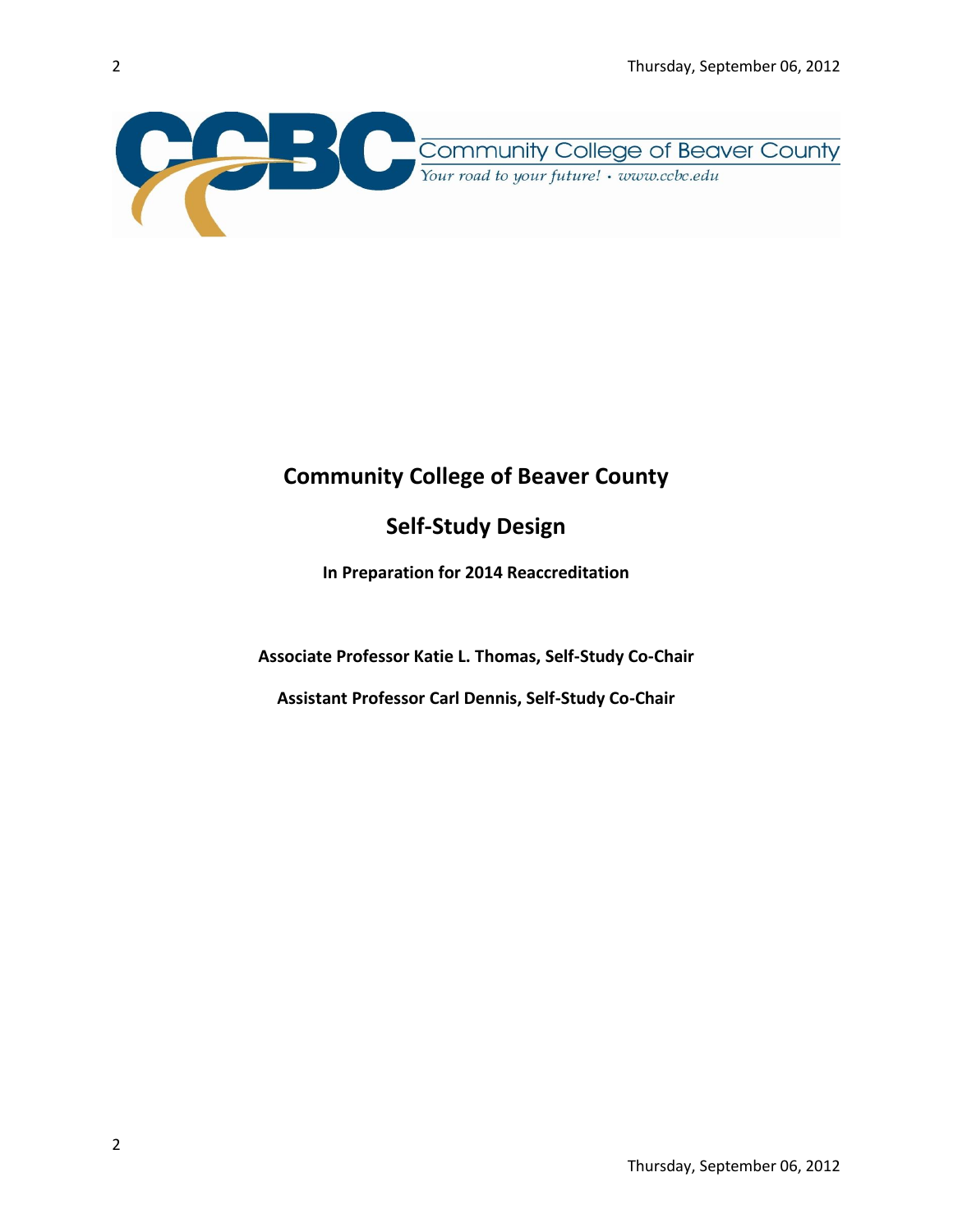## **Table of Contents**

| Organizational Structure of the Steering Committee and Working Groups10 |  |
|-------------------------------------------------------------------------|--|
|                                                                         |  |
|                                                                         |  |
|                                                                         |  |
|                                                                         |  |
|                                                                         |  |
|                                                                         |  |
|                                                                         |  |
|                                                                         |  |
|                                                                         |  |
|                                                                         |  |
|                                                                         |  |
|                                                                         |  |
|                                                                         |  |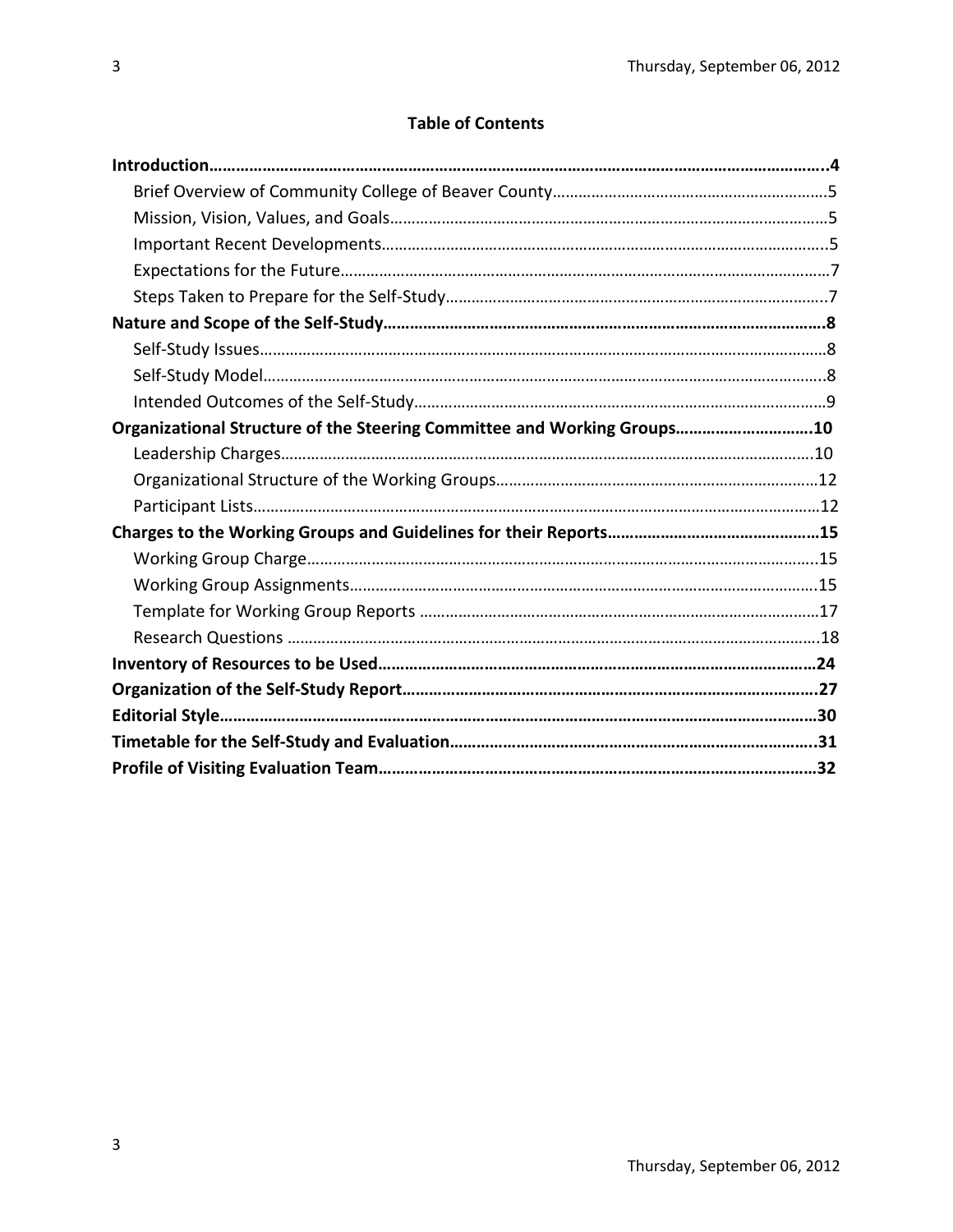#### **Introduction**

## Brief Overview of Community College of Beaver County

Community College of Beaver County (CCBC) was founded in Freedom, Pennsylvania, in 1966. The College leased floors of the Freedom National Bank and seventeen vacant storefronts for classrooms and offices. In 1971, CCBC moved its headquarters to Monaca, PA, in rural Center Township, Beaver County.

The campus is now comprised of nine buildings that are situated on 100 acres of land amidst a blend of modern architecture and inviting green space. The Health Sciences Center was added in 1973, and the Athletics and Events Center, a geodesic recreational facility called the Dome, was completed in 1976. In 1990 an Aviation Sciences Center was added at the Chippewa Airport in Beaver Falls, PA. Construction of a Library Resources Center was completed in 1997. In 2010, a second off-campus center was created in Canonsburg, PA, the Community College of Beaver County Washington County Center. The College most recently completed a \$30 million dollar renovation that included the integration of cutting edge instructional technology in every classroom and laboratory on campus.

CCBC employs 150 full-time employees and 170 part-time employees and has a total student enrollment of approximately 2,700. It is the largest post-secondary institution in the county, offering 399 credit courses in the fall of 2011. The College offers degree, certificate, and diploma programs in the arts and sciences, aviation, business, health care, human services, education, and technology. Certificate programs, non-credit courses, and customized training are also available from the College's Continuing Education and Workforce Development Division.

The College offers a variety of services to support overall student success, such as admissions support, freshman orientation, academic support services, career and personal counseling, security service, computer labs, food services, and extracurricular activities—including organized sports and various student-led clubs. In addition, CCBC annually hosts a job fair and provides access to an on-site bookstore as well as a technology help desk.

CCBC currently operates on a budget of approximately \$22,706,000. The College obtains operating revenue from a number of sources, including Beaver County, state-appropriated higher education funds from the Commonwealth of Pennsylvania, and student tuition and fees. The College also pursues public and private grants for specific education and service programming.

A nine-member Board of Trustees appointed by the Beaver County Commissioners, effective July 1, 2002, governs the College.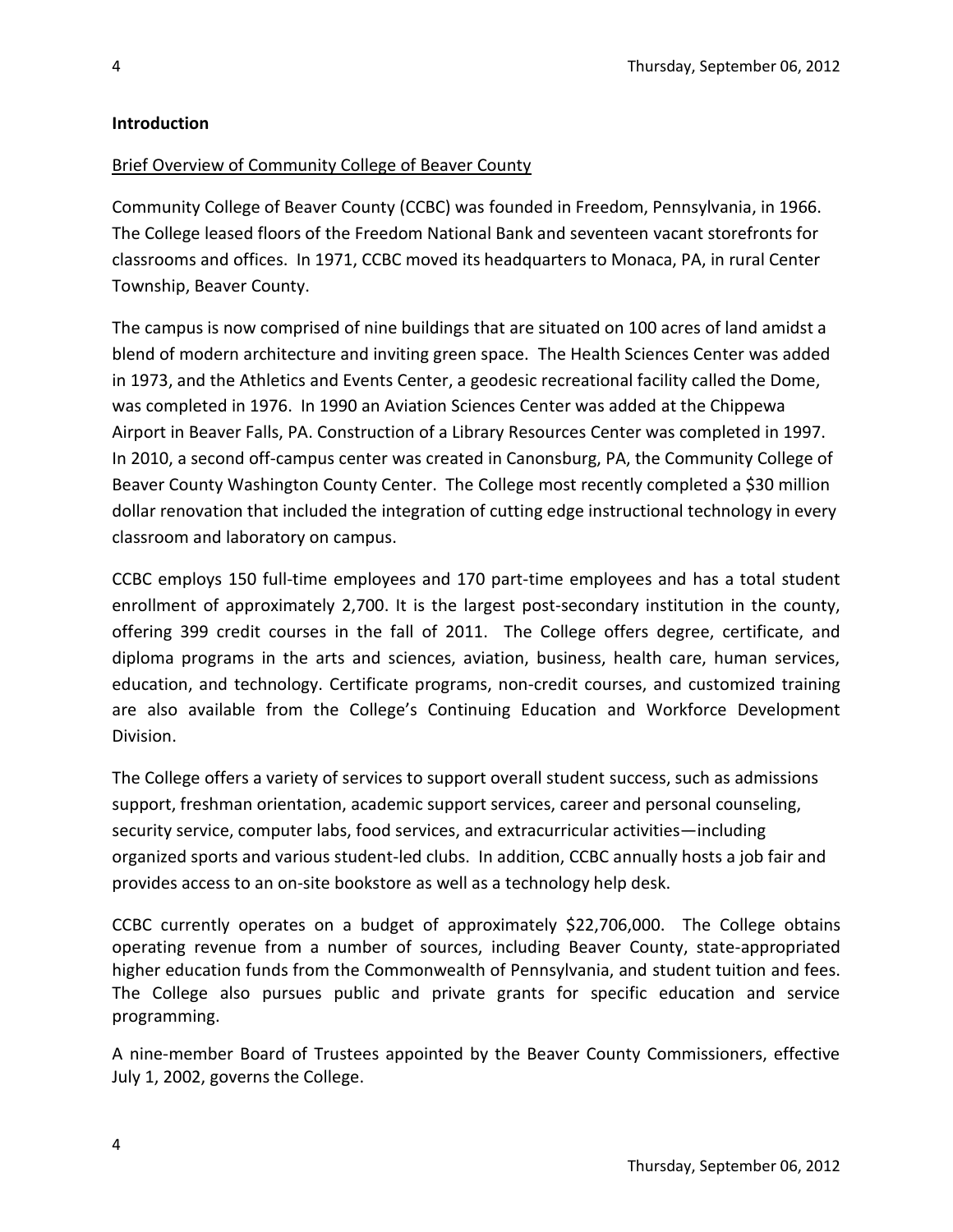#### Mission, Vision, Values, and Goals

CCBC's slogan, "Your Road to Your Future," underscores the College's commitment to its mission "to be an active partner in expanding educational opportunities and shaping economic growth." CCBC maintains it mission by sustaining the following practices:

- Equipping individuals with knowledge and skills to further their education, acquire meaningful employment, and enhance the quality of their lives;
- Being a leader in developing partnerships which will promote community development and expand the economic potential of the region;
- Creating opportunities for lifelong learning and personal enrichment;
- Adapting to the needs of the region.

The College's goals, which emphasize student success, community and economic development, organizational development, and resource development and allocation, also highlight CCBC's desire to provide a pathway to bright futures for the members of its community.

The College's values, which were developed by the campus community and are detailed below, form the core beliefs that sustain the overall direction of the College as it navigates current and future "speed bumps" and strives to provide its community with educational and economic opportunities.

- The essence of education is to change lives.
- The growth of the individual is our primary focus.
- We are committed to the success of ALL students.
- Our role goes beyond the transmission of knowledge.
- Learning is demonstrated by the application of knowledge.
- An educated workforce is key to the economic growth and expansion of our region.
- Learning is life-long.
- Quality and integrity are essential for the success of our institution and our students.
- ALL employees contribute to the success of our students, making continued professional development critical to our employees.
- Critical thinking and technological literacy are essential for personal and professional success.
- Innovation enhances learning.
- Developing leaders throughout the organization will build the capacity of the College and the community.

#### Important Recent Developments

Vital and active colleges are continually in transition and under development; however, a number of recent developments affecting CCBC warrant noting as they may emerge as common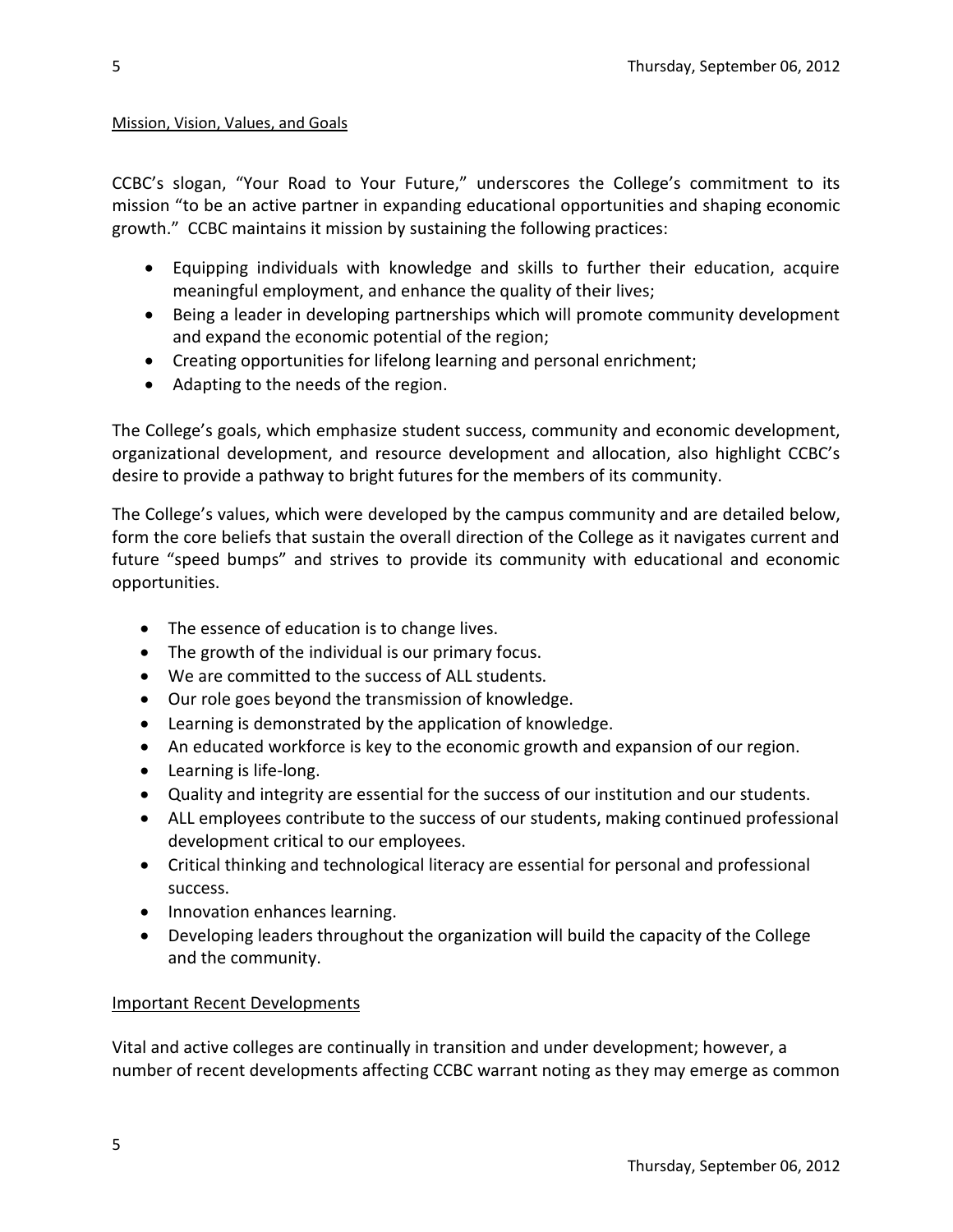issues and ideas throughout the self-study document itself. These developments are characterized by demographics, enrollment, and funding.

#### *Demographics and Enrollment*

CCBC finds itself becoming the college of choice among recent graduates in Beaver County. In the fall of 2010, 14% of students who graduated from a local high school the previous spring enrolled with the College. This represents one in seven graduates, a significant number of students enrolling with a single college. In the fall of 2011, the number increased to one in six for students who graduated high school in the spring of 2011, a total of nearly 17% countywide. For several high schools, the percentage of their graduates who entered CCBC in the fall was in the high teens. For one school district, the number reached 23%.

At the same time, the overall demographics of Beaver County present challenges for the future of the College. The thirty-year trend shows a population that continues to decline with the number of residents dropping from 186,000 in the 1990 census to 171,000 in the 2010 census. The decline in the number of high school students is particularly troubling since 75% of CCBC students are traditionally-aged, recent high school graduates. The total number of high school aged students is now below 7,300 spread across fourteen public school districts, two private high schools, and three local charter schools. Because high schools individually are becoming smaller and finances limit the breadth of the curriculum they are able to offer, student readiness is also an issue. Based on CCBC placement tests, an increasing number of entering high school graduates require some level of developmental study to be deemed college ready.

In light of such demographic and enrollment trends, a significant challenge for the College has been to find ways to more effectively serve both underprepared and non-traditional students.

Recently, CCBC made major strides in addressing the needs of its underprepared students. In 2011, CCBC was recognized as an Achieving the Dream Leader College for establishing pathways to success through policies and intervention strategies that largely affect the success rates of students underprepared for the college classroom. For instance, at CCBC a mandatory threecredit College Success Strategies course is now required of all students who place into two or more developmental classes; MyMathLab, MyReadingLab, and MyWritingLab, self-paced, webbased learning resources, are now incorporated into all developmental math, reading, and writing courses; and policies like Certification of Enrollment (faculty identification of students who have not attended any classes within the first three weeks of the semester) create opportunities for students to seek support before the end of the semester.

However, the College is still working to find ways to meet the educational needs of nontraditional students, those 25 and older. At a time when nearly 70% of jobs nationally are requiring some level of education beyond high school, approximately 52% of those individuals within the incumbent local workforce, ages 25-64, have a high school diploma or less as their highest level of educational attainment. Finding ways to assist in closing this educational gap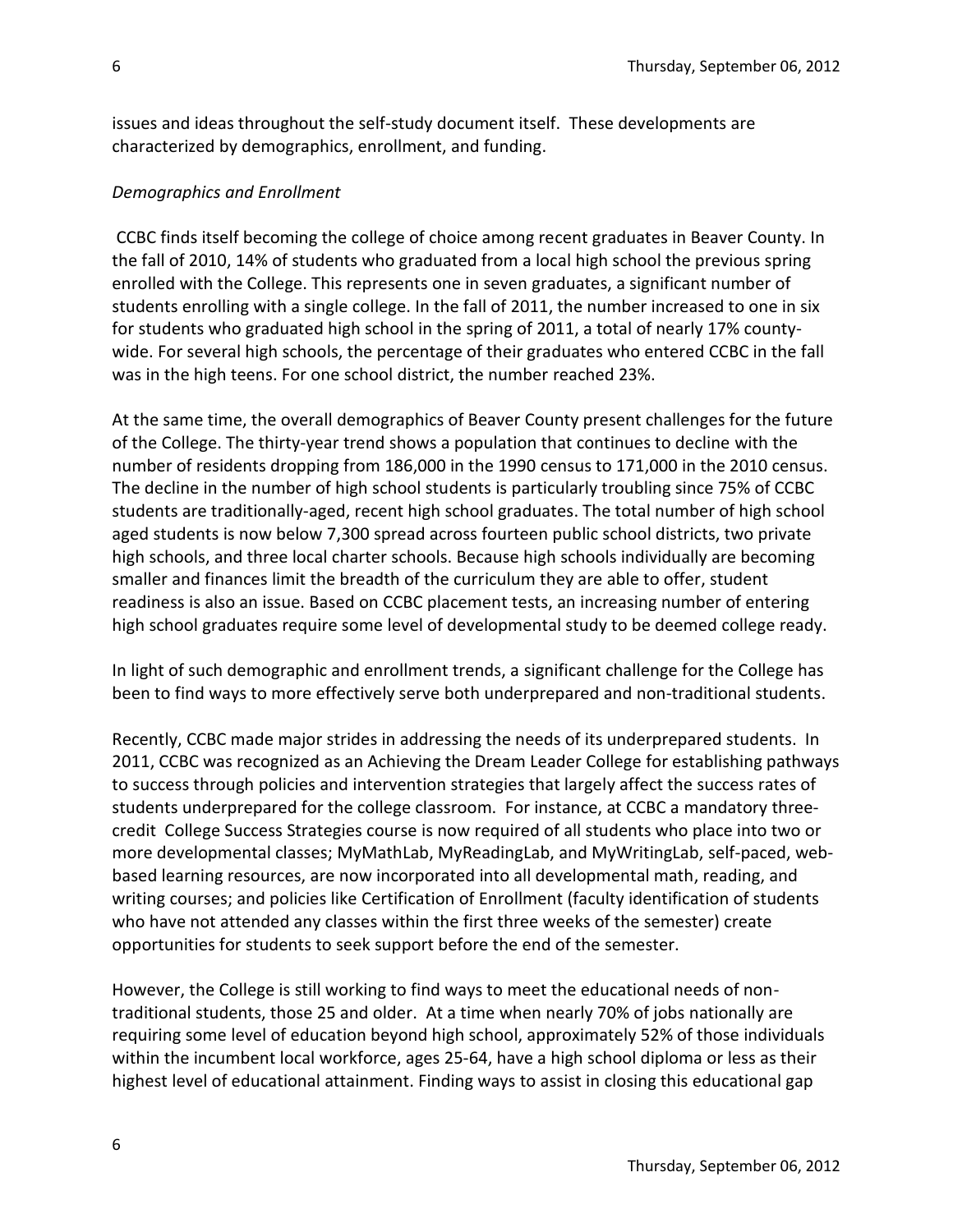will be a key element in the College's ability to effectively meet the needs of the community it serves.

## *Funding*

While innovation is necessary to better meet the needs of the current population, community colleges in Pennsylvania are experiencing a continuing decline in levels of funding at a time when enrollments are soaring. The total state appropriation for community colleges did not increase between 2008-2009 and 2010-2011. During this time period, CCBC posted record levels of enrollment for two consecutive years, meaning the College had less money per student to deliver instruction and services. In 2011-2012, state funding was reduced by approximately 10%, a loss of nearly \$500,000 for CCBC, while enrollment reached its second highest level in the history of the College. The Governor's 2012-2013 budget flat-funded the College.

CCBC is fortunate its local sponsor has been willing to increase support in both 2010-2011 and in 2011-2012. Still, the increases have been less than the amount of the reductions from the state. For 2012-2013, the local sponsor has indicated an inability to again increase funding. The combined result of these funding factors is an increasing reliance on student tuition and fees to fund the operations of the College. While a public institution, the College has reached a point where approximately 55% of the annual operating budget is derived from student revenue. This is an undesirable trend and hopefully one that can be reversed.

## Expectations for the Future

Beaver County is located on the fringe of a major gas production formation called the Marcellus Shale, which is in the early stages of development. In the long term, the County is physically located in the middle of another formation called the Utica Shale, for which development has yet to begin. As these formations are developed, the potential for significant economic impact is great. At present, Beaver County is the preferred site for the development of a multi-billion dollar petro-chemical processing plant called a "cracker." There is also the potential for smaller cracker plants to be developed in the area, and such development would create a major economic boom within the County. The cracker facility would add many new jobs in construction and in chemical processing, and it would create secondary demands as related chemical processing plants came into the area as well. Should this level of development occur, the demands on the College for implementation of new, industry-specific training programs will be significant. At the same time, such development could spur population and economic growth, reversing the current levels of decline in the region.

## Steps Taken to Prepare for the Self-Study

In 2004, Community College of Beaver County prepared a self-study for reaffirmation of accreditation. The MSCHE evaluation team report concluded that four standards (2, 7, 12, and 14) were not met. Subsequently, the Middle States Commission on Higher Education acted to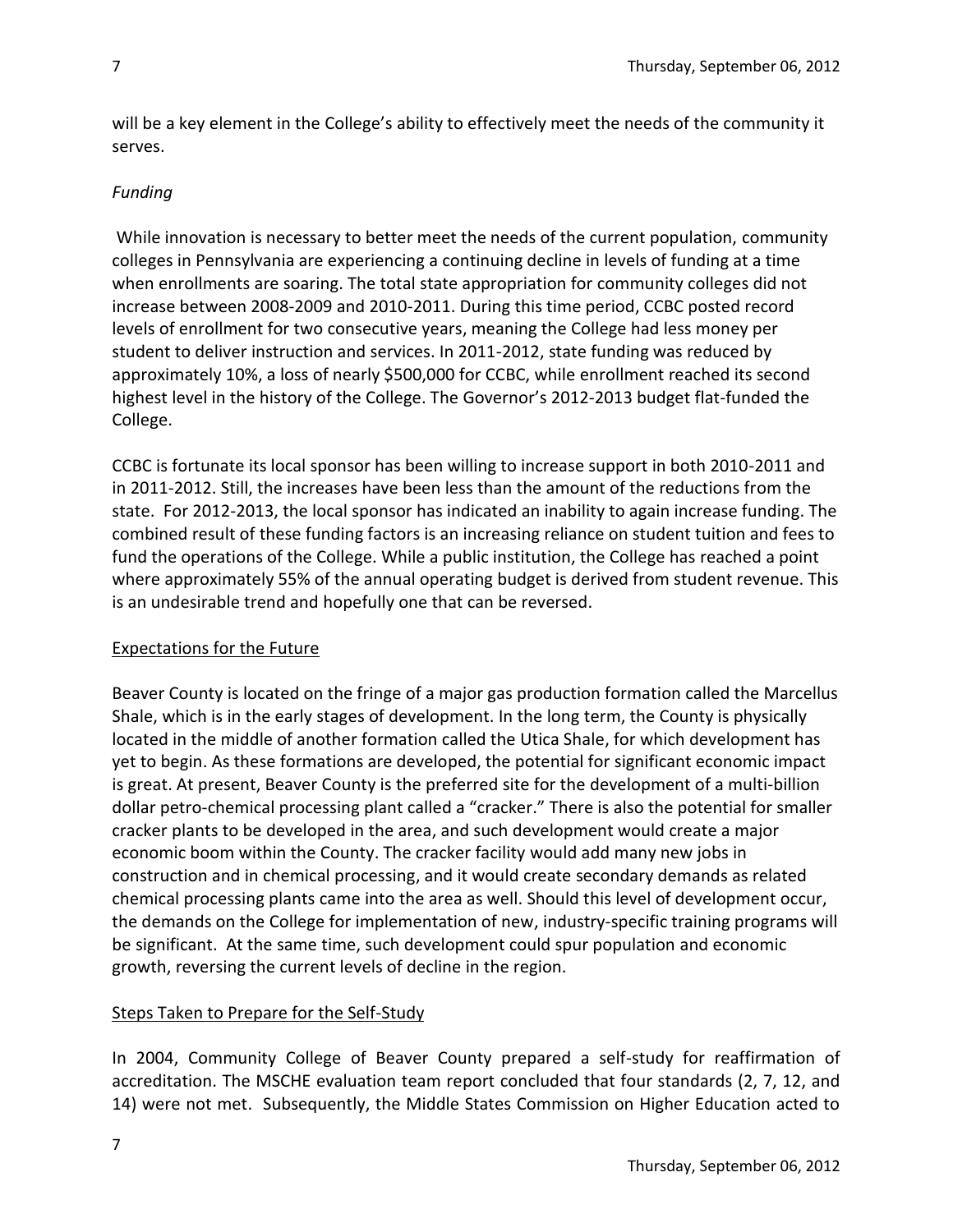reaffirm the College's accreditation and requested numerous monitoring reports and a small team visit, which was later changed to one MSCHE representative. The monitoring reports were all accepted. In 2009, the College submitted a periodic review report reflecting an institution that had undergone revitalization as evidenced in campus buildings, employee participation, processes and procedures, technology improvements, budget stability, and involvement in national initiatives. The report was approved without the need for further documentation.

Since that time, CCBC has continued as an enhanced and revitalized campus and community, completing a \$30 million dollar renovation in 2010, being designated a Leader College by the national Achieving the Dream Initiative in 2011, and practicing the continual refinement of processes and procedures. Within this new-found spirit of revitalization, CCBC approaches its 2014 reaccreditation.

In August of 2011, the Chief Executive Officer selected a self-study chair, and self-study preparations began in earnest following the Middle States Self-Study Institute in November of 2011. The Self-Study Executive Committee along with Self-Study Steering Committee and working group members attended the Middle States Annual Conference in December 2011 to further self-study plans.

During faculty convocation in January 2011, self-study co-chairs initiated a campus-wide selfstudy "kick-off," followed by a presentation to the Board of Trustees detailing the self-study process. By February, the executive committee, steering committee, working groups, and editorial team were established and preparations for both the Middle States staff liaison's visit to campus and the self-study design document were underway.

Currently, the steering committee is preparing for working group research and reports that will be submitted during the fall and spring of the 2012-2013 academic year.

#### **Nature and Scope of the Self-Study**

#### Self-Study Issues

As noted, CCBC is in the midst of a complicated era—one of record enrollments, especially of traditionally-aged high school students, but of decreased funding and community population. Therefore, issues of demographics, enrollment, and funding are of serious concern to the College and will most likely influence the self-study. In addition, the College community views the issues of assessment, accountability and organization, strategic planning, enrollment management, and student engagement and success as important self-study considerations.

#### Self-Study Model

In light of these issues, the Self-Study Executive Committee, with administrative approval, selected the comprehensive model for self-study. Standards will be reordered and thematically grouped during the research process, but individual reports will be submitted for each standard. This model allows the College to meet the following external and internal objectives: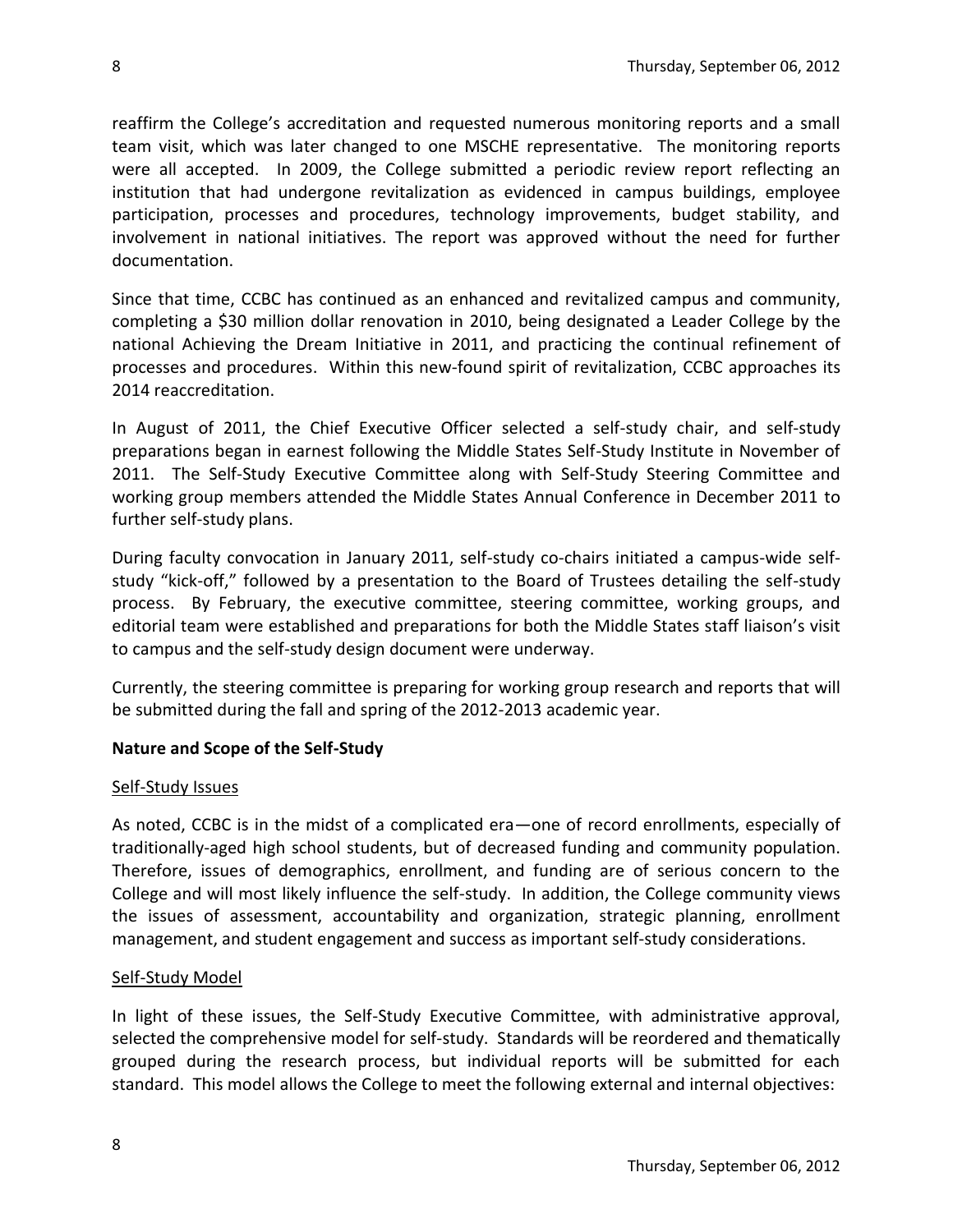- Investigate and demonstrate its compliance with each of the Middle States fourteen characteristics of excellence individually;
- Explore each standard thoroughly, especially in light of changes the College has undergone since its previous self-study;
- Maximize time and human resources, especially important at a small institution, by eliminating, to a great extent, the overlap of work likely to occur through the investigation of individual standards by individual working groups;
- Successfully manage and navigate the self-study process by eliminating the submission of draft reports from numerous working groups;
- Utilize a method of self-study generally familiar to College faculty, staff, and administration employed during previous self-studies;
- Identify common areas of concern across standards and College areas and work to plan and implement effective solutions that will move the College towards its future goals;
- Identify specific areas of concern in regards to specific standards and College areas and work to plan and implement effective solutions that will move the College towards its future goals;
- Highlight the importance of planning and assessment to the institution and the processes of teaching and student learning.

## Intended Outcomes of the Self-Study

The consideration of self-study issues and outcomes was taken very seriously by both self-study leadership teams and the campus community. To determine key self-study issues and outcomes, members of the steering committee met with standing committees, councils, and other College groups, including the Board of Trustees, President's Staff, Planning Council, Academic Council, Student Government Association, Promotion and Tenure Committee, Curriculum Committee, Faculty Development Committee, and the Institutional Assessment Committee. In addition, all self-study working groups were asked to submit a list of issues and outcomes in light of their assigned standards. After compiling all issues and outcomes received from these various constituencies, the steering committee created a list of outcomes representative of themes common across groups. Important issues that emerged through this process are noted under the subtitle "Self-Study Issues." The intended outcomes of the current self-study are as follow:

- To compose a concise, constructive document that not only meets the needs of the Commission on Higher Education but also serves as a valuable tool for institutional planning, change, and growth;
- To further institutionalize a culture of assessment;
- To improve processes regarding organization, implementation, and accountability;
- To revisit strategic planning;
- To improve both internal and external perceptions of the College;
- To develop an enrollment management process that facilitates student engagement and success.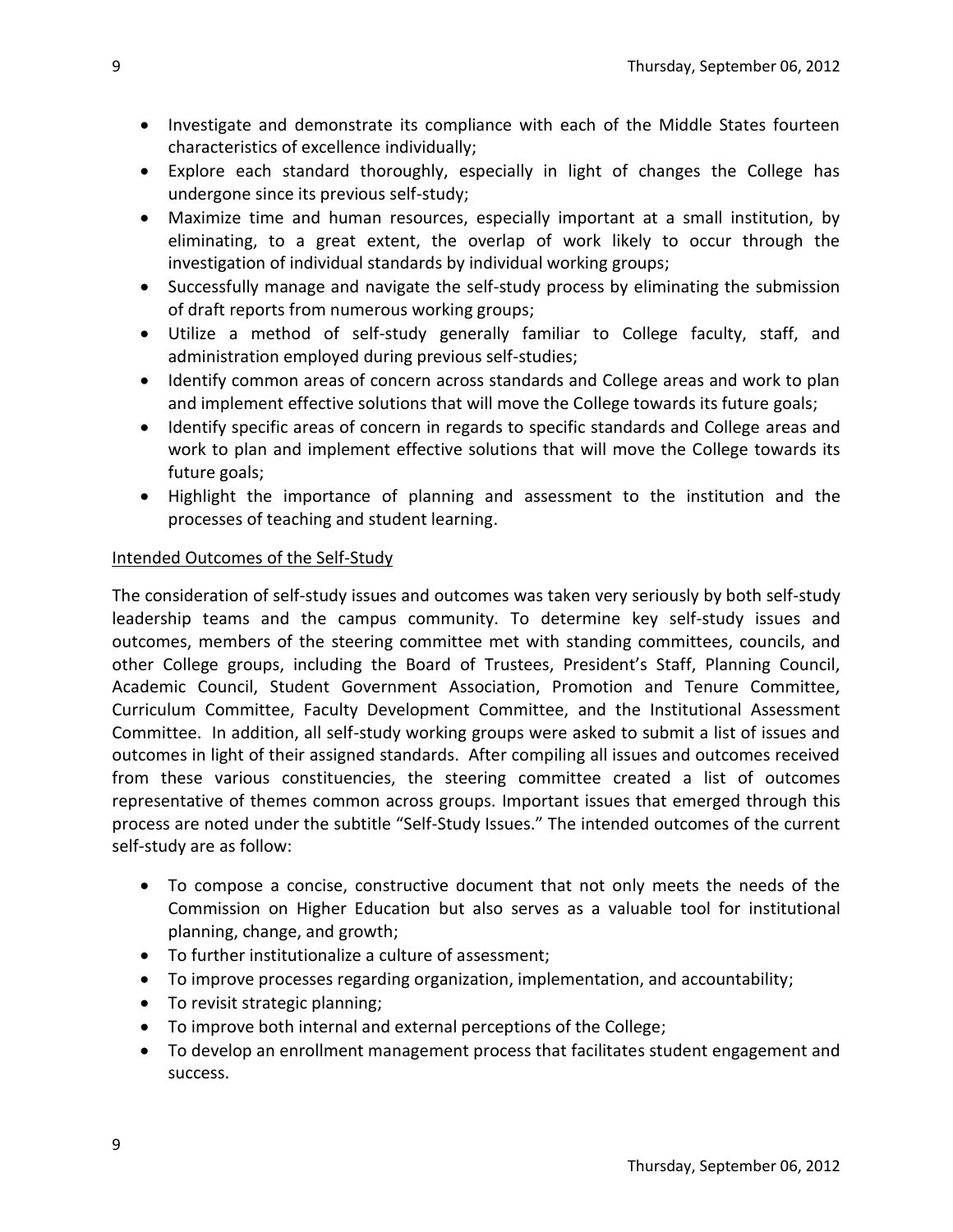## **Organizational Structure of the Steering Committee and Working Groups**

In the fall of 2011, Dr. Joe Forrester named Katie Thomas, associate professor of English, and Carl Dennis, assistant professor of computer forensics, as self-study co-chairs. President Forrester also appointed three administrators, Dr. Melissa D. Denardo, vice president for learning and student success/provost, Linda Gallagher, associate vice president of assessment and director of nursing and allied health, and Brian Hayden, executive assistant to the president and director of institutional research, to the Middle States Self-Study Executive Team. The executive team is responsible for the oversight of the entire self-study process, specifically the steering committee.

Following approval by both the president and executive team, memos were sent during the late fall of 2011 to individuals selected to participate at a leadership level in the self-study process as either steering committee members, working group chairs, or working group editors. Individual charges for each leadership position are described below.

In selecting individuals to participate as steering committee members and working group chairs, every attempt was made to balance faculty, staff, and administration from various areas across campus to accurately represent the campus at the leadership level. Individuals with a strong background in writing were selected as working group editors.

#### Leadership Charges

#### *Steering Committee*

The Middle States Self-Study Steering Committee will provide leadership to the entire self-study process. To accomplish this goal, committee members will be expected to fulfill the following duties:

- Determine the key issues for self-study;
- Aid in the creation of self-study outcomes (pg. 18, *Self-Study*);
- Develop a self-study design;
- Establish and charge working groups and coordinate their work on the various issues to be studied (pg. 16, *Self-Study*);
- Review all self-study assignments, progress reports, and drafts, and arrange for an institution-wide review of and response to a draft of the self-study report (pg. 15, *Self-Study*);
- Receive and consider all working group questions, concerns, suggestions, and issues and try to find answers and/or solutions;
- Ensure the self-study timeline is implemented as planned;
- Assure communication within the institution about the self-study process;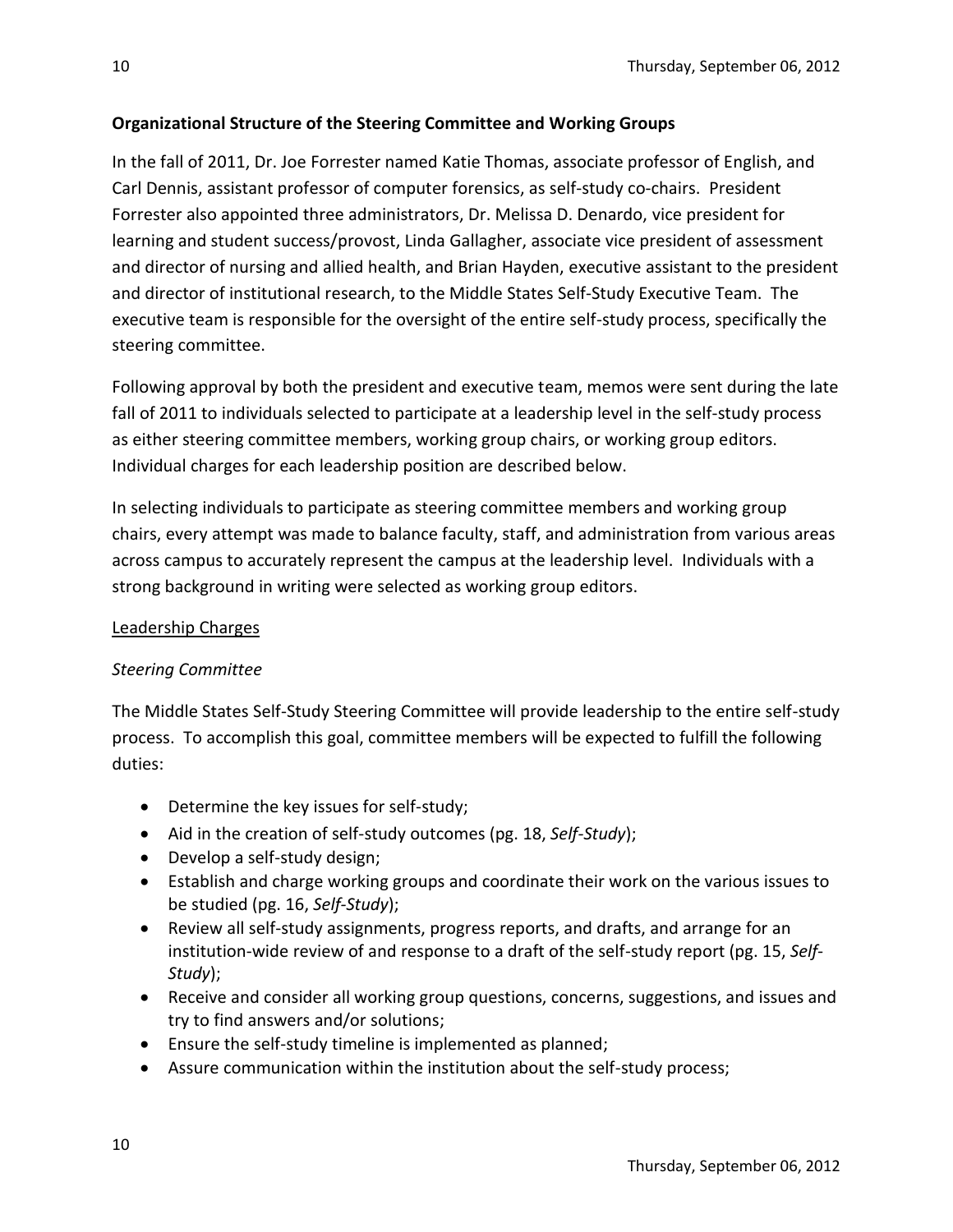- Oversee the completion of the final self-study report and any other documents relevant to the self-study process and team visit;
- Ensure that all relevant perspectives have been considered and that the institution is accurately portrayed through the self-study;
- Work closely with existing committees to avoid duplication or conflict and to ensure that the steering committee's work is continued and implemented after the study;
- Assist in the planning, preparation, and accommodations necessary for all MSCHE initiated visits: staff liaison, evaluation team chair, and evaluation team.

## *Working Group Chairs*

Self-study working group chairs will provide leadership to their working groups. To accomplish this goal, chairs will be expected to fulfill the following duties:

- Serve on the Middle States Self-Study Steering Committee as a liaison between the committee and their working group;
- Establish and implement, in conjunction with group members, the overall organization of their working group, including meeting times and frequency, roles and responsibilities, timeline, etc.;
- Report group questions, concerns, and issues to the steering committee as well as communicate steering committee feedback, suggestions, and direction to their group, or vice versa;
- Ensure the self-study timeline is implemented as planned;
- Assure communication within the institution about the self-study process;
- Oversee the completion of all group assignments and reports in close conjunction with working group editors;
- Ensure that all relevant perspectives have been considered and that the institution is accurately portrayed through the self-study;
- Work closely with existing committees/working groups to avoid duplication or conflict;
- Assist in the planning, preparation, and accommodations necessary for all MSCHE initiated visits: staff liaison, evaluation team chair, and evaluation team.

## *Working Group Editors*

Self-study working group editors will provide editorial guidance to their working groups and be responsible for composing all working group assignments as well as aiding in the drafting and revision of both the self-study design and self-study report. To accomplish this goal, editors will be expected to meet the following objectives:

Be active members of their working groups;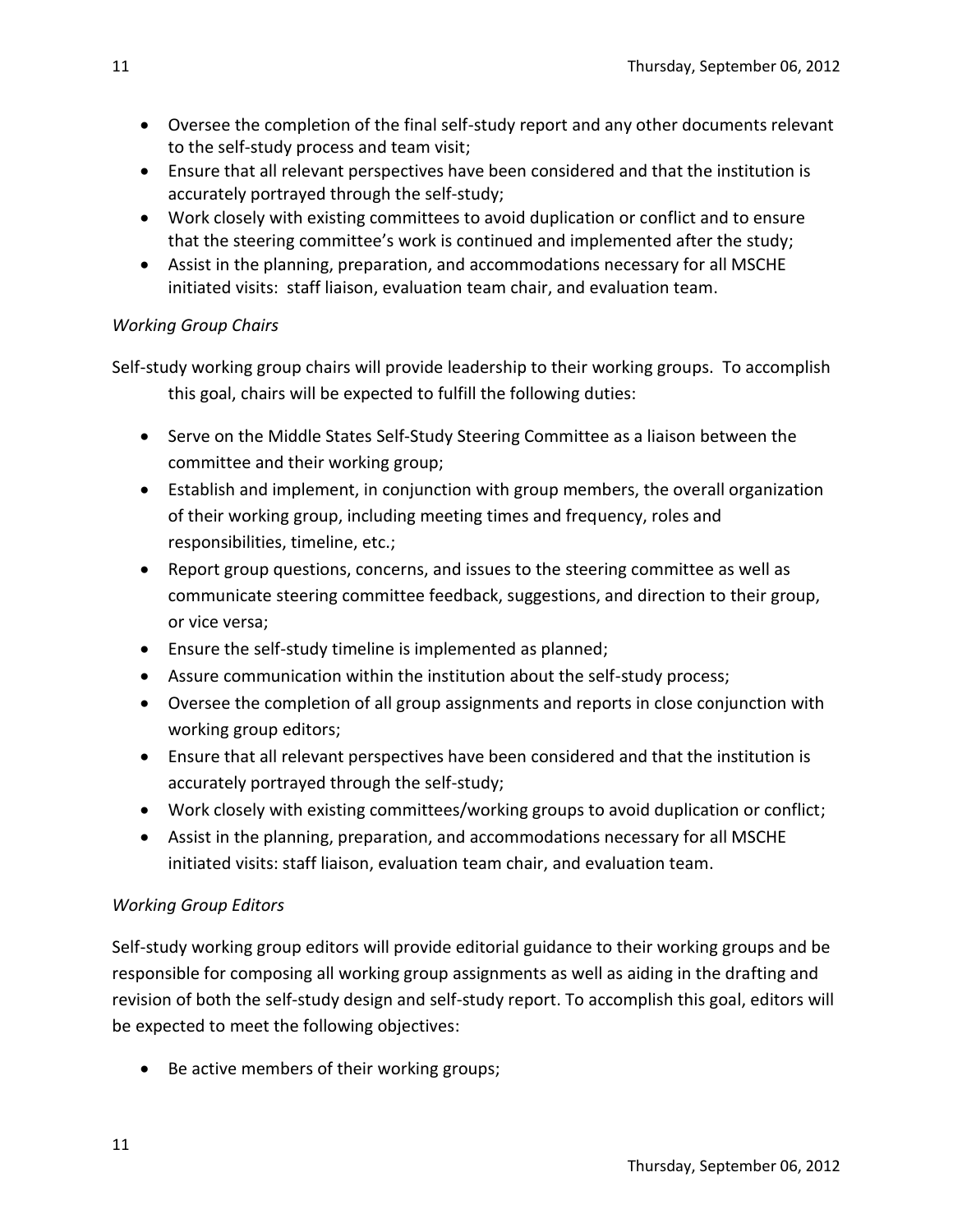- Submit working group assignments via Blackboard according to deadlines established in the electronic self-study timeline;
- Work with K. Thomas, self-study co-chair, to compose and edit both the self-study design and self-study report;
- Oversee the completion of all group assignments and reports in close conjunction with working group chairs;
- Ensure that all relevant perspectives have been considered and that the institution is accurately portrayed through the self-study and the reports it produces;
- Work closely with existing committees/working groups to avoid duplication or conflict;
- Assist in the planning, preparation, and accommodations necessary for all MSCHE initiated visits: staff liaison, evaluation team chair, and evaluation team.

## Organizational Structure of the Working Groups

During and following faculty convocation in January of 2012, self-study co-chairs invited campus-wide participation in the self-study process at the working group level. Through formal presentations, informal Q&As, and campus-wide emails, working group interest surveys were distributed and volunteers were assigned, based on interest, to one of five thematically organized working groups: Mission (standards 1-3), Leadership (standards 4-6), Students and Faculty (standards 8-10), Education (standards 11-13), and Assessment (standards 7 and 14). Every effort was made to balance number of participants, experienced and new employees, faculty, staff, administrators, students, and alumni within groups to accurately represent the College.

The organizational structure of each working group was left to the discretion of working group chairs, but a formal outline of each group's organization was submitted to the steering committee for review.

During a working group orientation held in February of 2012, working group members from all five working groups were introduced to the self-study and their role in the process as described in "Charges to the Working Groups and Guidelines for Their Reports."

#### Participant Lists

As stated, every attempt was made to adequately populate and balance the executive and steering committees as well as the working groups to best reflect the diversity of CCBC. The following lists include both names and titles of all self-study participants.

#### *Executive Committee*

Dr. Melissa D. Denardo, vice president of learning and student success/provost Linda Gallagher, associate vice president of assessment/director of nursing and allied health Brian Hayden, executive assistant to the president/director of institutional research Katie Thomas, associate professor, English/self-study co-chair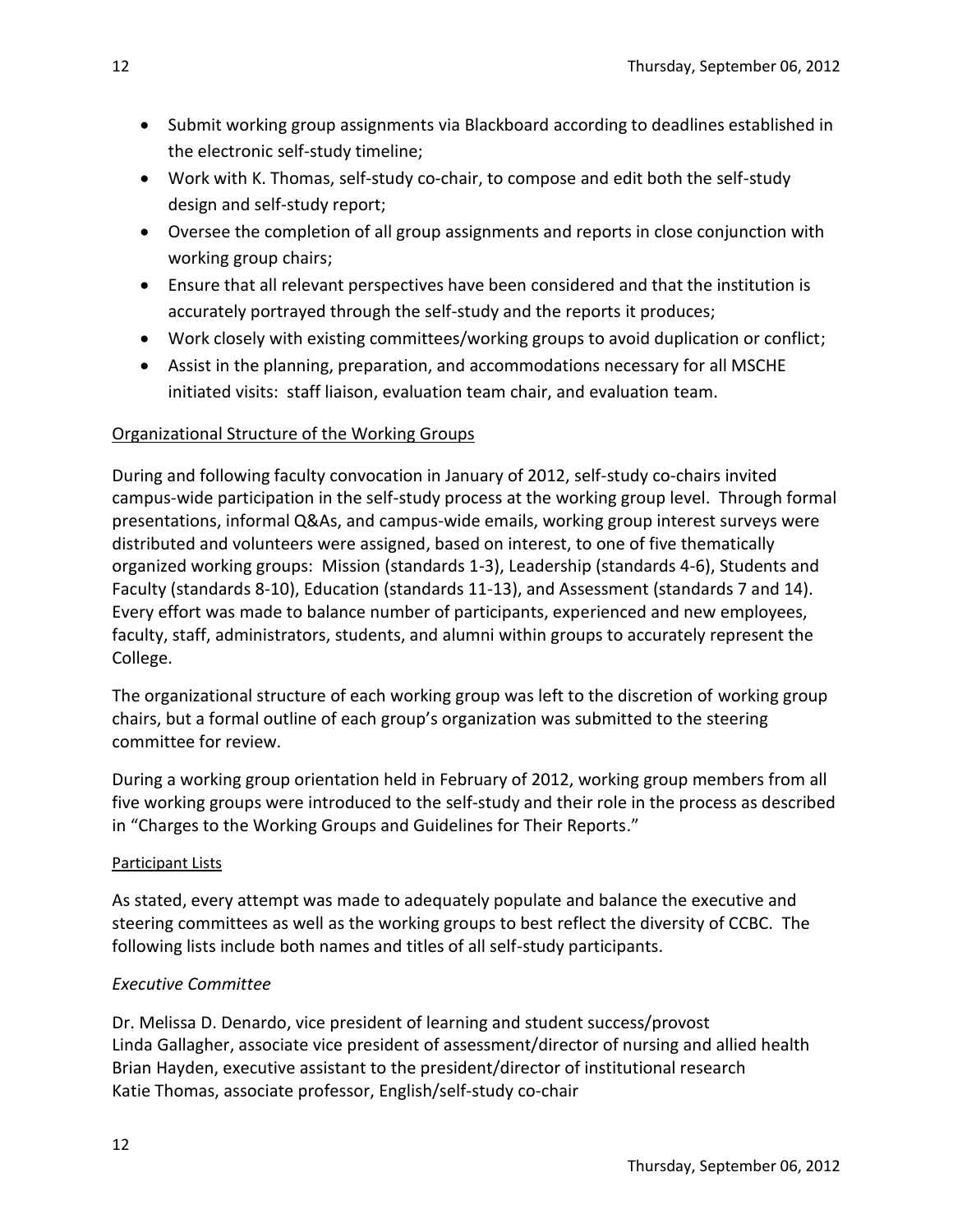Carl Dennis, assistant professor, computer forensics/self-study co-chair

## *Steering Committee*

Katie Thomas, associate professor, English/self-study co-chair Carl Dennis, assistant professor, computer forensics/self-study co-chair Dr. Melissa D. Denardo, vice president of learning and student success/provost Linda Gallagher, associate vice president of assessment/director of nursing and allied health Jeff Farley, vice president of human resources/working group chair, mission Paul Rogers, assistant professor, business/working group chair, leadership Chris O'Leary, associate professor, nursing/working group chair, students and faculty John Gall, director of liberal arts and sciences/working group chair, education Brian Hayden, executive assistant to the president/director of institutional research/working group chair, assessment Leslie Tennant, director of communications/working group editor, education Mark Deitrick, professor, education Diane Loverich, program manager, continuing education Angela Vedro, director of enrollment Debra Winkle, learning lab facilitator Sue Avolio, coordinator, data mining

Walter Lukhaup, vice president of information technology

## *Working Groups*

Working Group #1: Mission

Standards 1, 2,3: Mission and Goals, Planning, Resource Allocation, and Institutional Renewal, Institutional Resources

Working Group Chair, Jeff Farley, vice president of human resources

Working Group Editor, Amy Sicuranza, publications coordinator

Erica Wachtel, president, Beaver County Chamber of Commerce

Steve Danik, vice president of finance and operations

Kathy Hinchberger, professor, nursing

Sally Fitzgerald, assistant professor, nursing

LaDonna Dmitsak, professor, nursing

Gloria Jacobs, manager, human resource development

James Robbins, adjunct faculty, computer technology

Lynn LaMantia, accountant, business office

Nicole Tripp, alumnus

Dusty Campbell, student

Working Group #2: Leadership

Standards 4, 5, 6: Leadership and Governance, Administration, Integrity Working Group Chair, Paul Rogers, assistant professor, business Working Group Editor, Nancy Dickson, vice president of community relations and development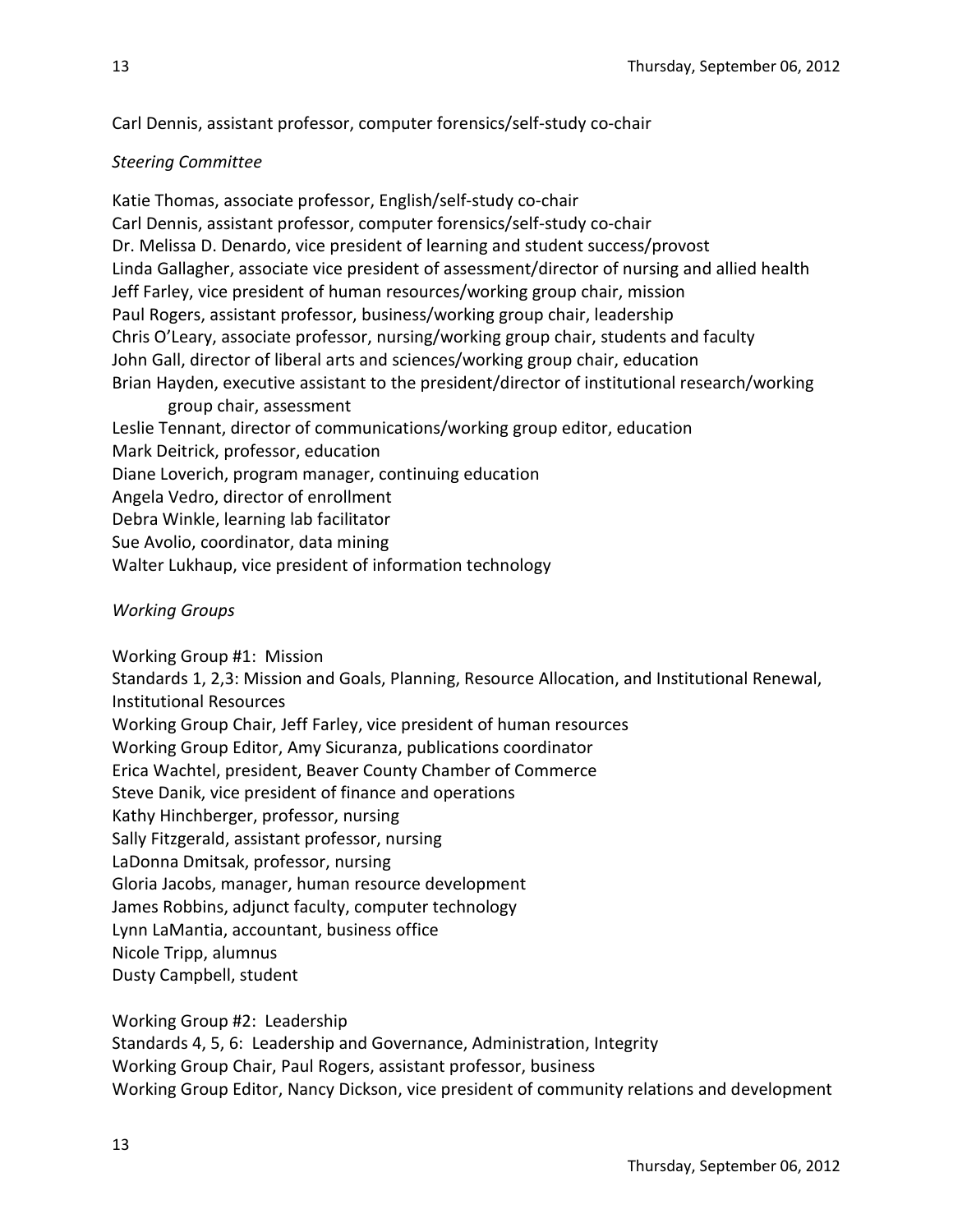John Goberish, dean of workforce development and continuing education Vicki Suehr, manager, human resource development/payroll information systems Cheryl Herrington, manager, learning/library resources Carolyn Kupperman, professor, criminal justice Patty Andrews, assistant professor, nursing and allied health Scot Rutledge, graphic arts specialist Joyce Cirelli, director of medical imaging programs Cody Bailey, student

Working Group #3: Students and Faculty Standards 8, 9, 10: Student Admissions and Retention, Student Support Services, Faculty Working Group Chair, Chris O'Leary, associate professor, nursing Working Group Editor, Cynthia Marshall, professor, English Jan Kaminski, dean of academic support services Donna Bogle, assistant professor, business Lorraine Rorick, assistant professor, CIS/technologies Kelly Todd, career services specialist Frank Albert, professor, English Hugh Gallagher, career coach

Working Group #4: Education Standards 11, 12, 13: Educational Offerings, General Education, Related Educational Activities Working Group Chair, John Gall, director of liberal arts and sciences Working Group Editor, Leslie Tennant, director of communications Chuck Bigelow, manager, network Leila Mandel, associate professor, reference librarian Maryanne Frabotta, associate professor, math Kim Etzel, assistant professor, nursing Diane Loverich, program manager, continuing education Linda Lockett, adjunct faculty, education Katie Talerico, adjunct faculty/KEYS Joe Ligato, alumnus Kristin Reda, student ambassador

Working Group #5: Assessment Standards 7 and 14: Institutional Assessment and Assessment of Student Learning Working Group Chair, Brian Hayden, executive assistant to the president/director of institutional research Working Group Editor, Fran Siters, staff assistant, activities Elaine Strouss, associate professor, nursing Karen Ganska, professor, counseling Fran Schweinberg, clinical instructor, radiologic technology Sue Allen, adjunct faculty, liberal arts Beth Jansto, assistant professor, math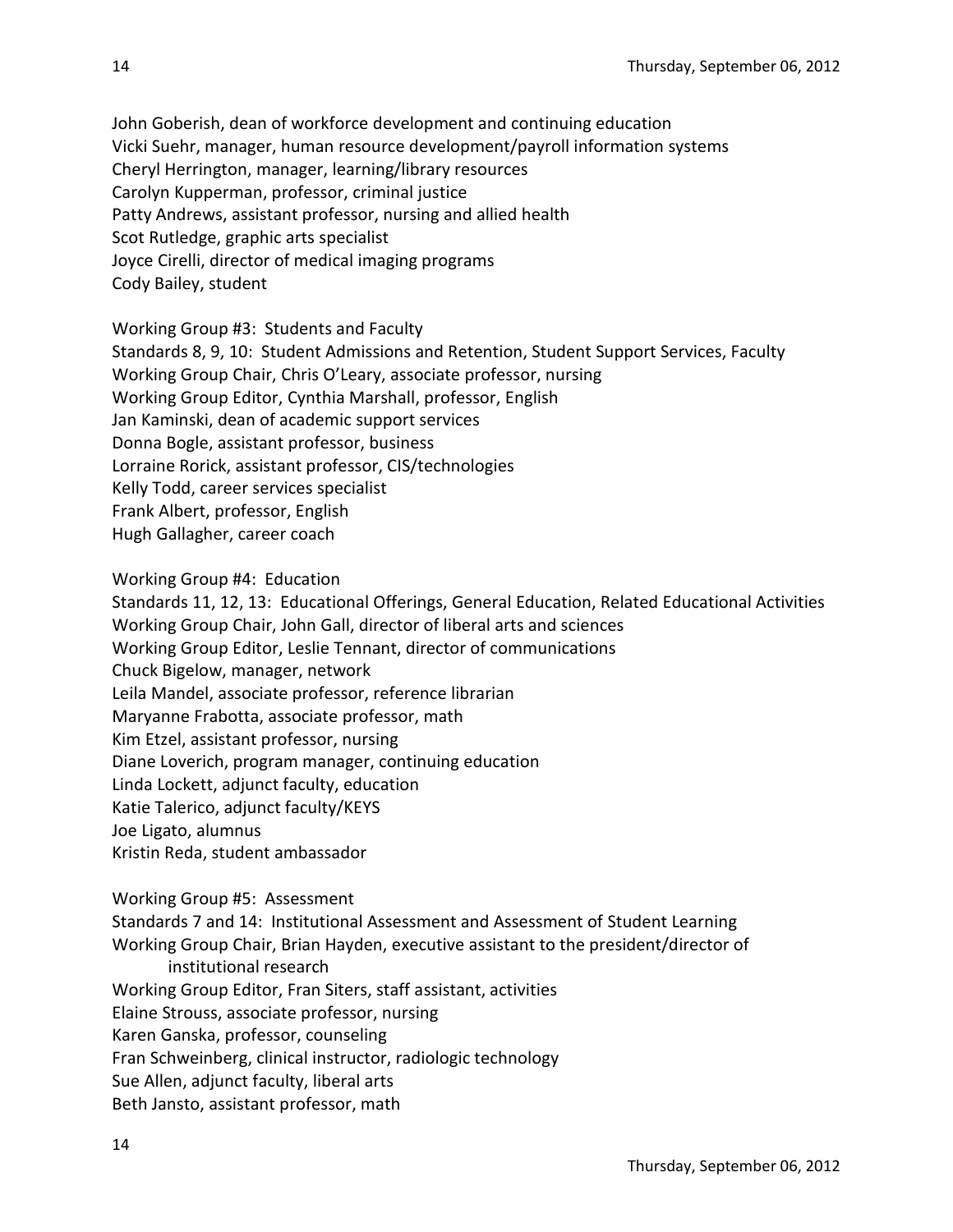Jacque Black, associate professor, early childhood education Cheryl Shively, adjunct faculty, humanities Cheryl Webb, associate professor, nursing Dan Klaus, professor, psychology Debra Winkle, learning lab facilitator

## **Charges to the Working Groups and Guidelines for Their Reports**

## Working Group Charge

The overall charge of the working groups is to gather and analyze evidence to demonstrate CCBC's compliance with the standards for accreditation as well as to identify emerging institutional issues and opportunities for improvement and make recommendations to address those areas. Research questions, developed by the working groups, will guide group inquiry.

Working groups are not expected to discover definitive solutions for every problem. Working groups should endeavor to identify critical issues for the institution and propose possible courses of action that might lead to improvements.

To meet this charge, working groups will be expected to establish group organization, determine key issues and outcomes of self-study, develop research questions, and submit progress and draft reports. Details and directions for each assignment are provided below.

#### Working Group Assignments

## *Establish Group Organization (Spring 2012)*

Working groups should develop a working outline of meeting dates and times, responsibilities, deadlines, etc. In general, groups should begin to lay out the overall organization of the group. Outlines should be submitted by working group editors according to self-study style guidelines via the Middle States Blackboard Collaboration site.

#### *Determine Key Issues and Outcomes of Self-Study (Spring 2012)*

Create a list of key issues the campus should focus on as it commences the self-study process. It may be helpful to limit the list to those issues directly related to assigned standards. Create a second list enumerating desired outcomes of the self-study (see pg. 18 *Self-Study*). Both lists should be submitted by working group editors according to self-study style guidelines via the Middle States Blackboard Collaboration site.

#### *Develop Research Questions (Spring 2012)*

Using the provided examples (pgs. 33-39 *Self-Study*; pgs. 10-23 *HCC Self-Study Design*) as well as the information regarding "Developing Effective Self-Study Research Questions" in *Self-Study:*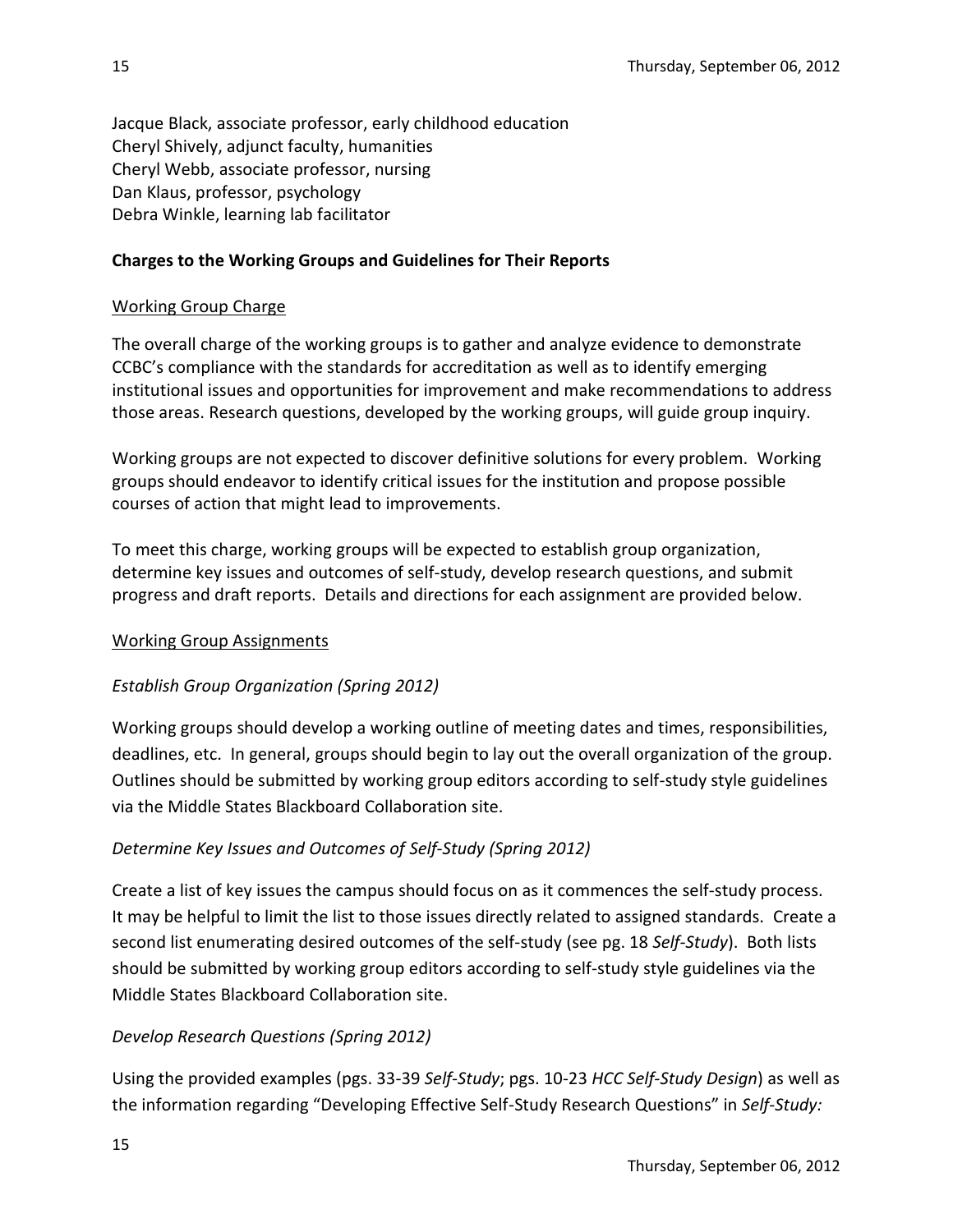*Creating a Useful Process and Report* (pgs. 30-32), compose self-study research questions that necessitate the analysis and information needed for a thorough and effective self-study of the institution. Remember, the provided examples are intended to stimulate thought. The suggestions are not directions to be followed rigidly, and the sample questions are not models to be copied unreflectively. All questions should allow the self-study to address the standards through the lens of specific institutional traits, developments, or issues. In addition, simple yes/no or descriptive questions should be avoided in favor of research questions that focus on analysis and evidence. Remember, research questions may change as work progresses. Initial research questions should be submitted by working group editors according to self-study style guidelines via the Middle States Blackboard Collaboration site.

#### *Progress Reports (Fall 2012/Spring 2013)*

Progress reports are intended to track self-study progress and will be due once a month according to the dates established in the Self-Study Timeline. Progress reports should include an overall summary of progress as well as an outline documenting the research associated with each assigned standard. The use of narrative within the body of the outline is encouraged. When creating progress reports, it will be most helpful to align the outlines and summary with the information required to complete draft reports (see the Self-Study Design for draft report template; see "Completed Assignments" on Blackboard for a progress report template). In addition to the summary and outlines, a brief annotated bibliography should be submitted with the progress report. The annotated bibliography should be organized by standard and include the titles of any documents used/consulted during the research process as well as a brief summary of each source and its location. When possible, please submit an electronic copy of sources and/or link to sources with the progress report. All reports should be submitted by working group editors according to self-study style guidelines via the Middle States Blackboard Collaboration site.

#### *Draft Reports (Spring 2013)*

The majority of the final self-study report will be comprised of working groups' reports. The entire self-study report may be no more than 100 single-spaced pages in length. Reports on an individual standard should be about five pages in length. Some standards may require fewer or additional pages. A concise, content-rich report is the goal. Each working group report will be organized as follows:

- A heading reflecting the standard under examination
- A description of the topic(s) being examined within the institution's context
- Summary of the methodology used and analysis of evidence
- Findings of the examination, including strengths and opportunities for improvement
- Recommendations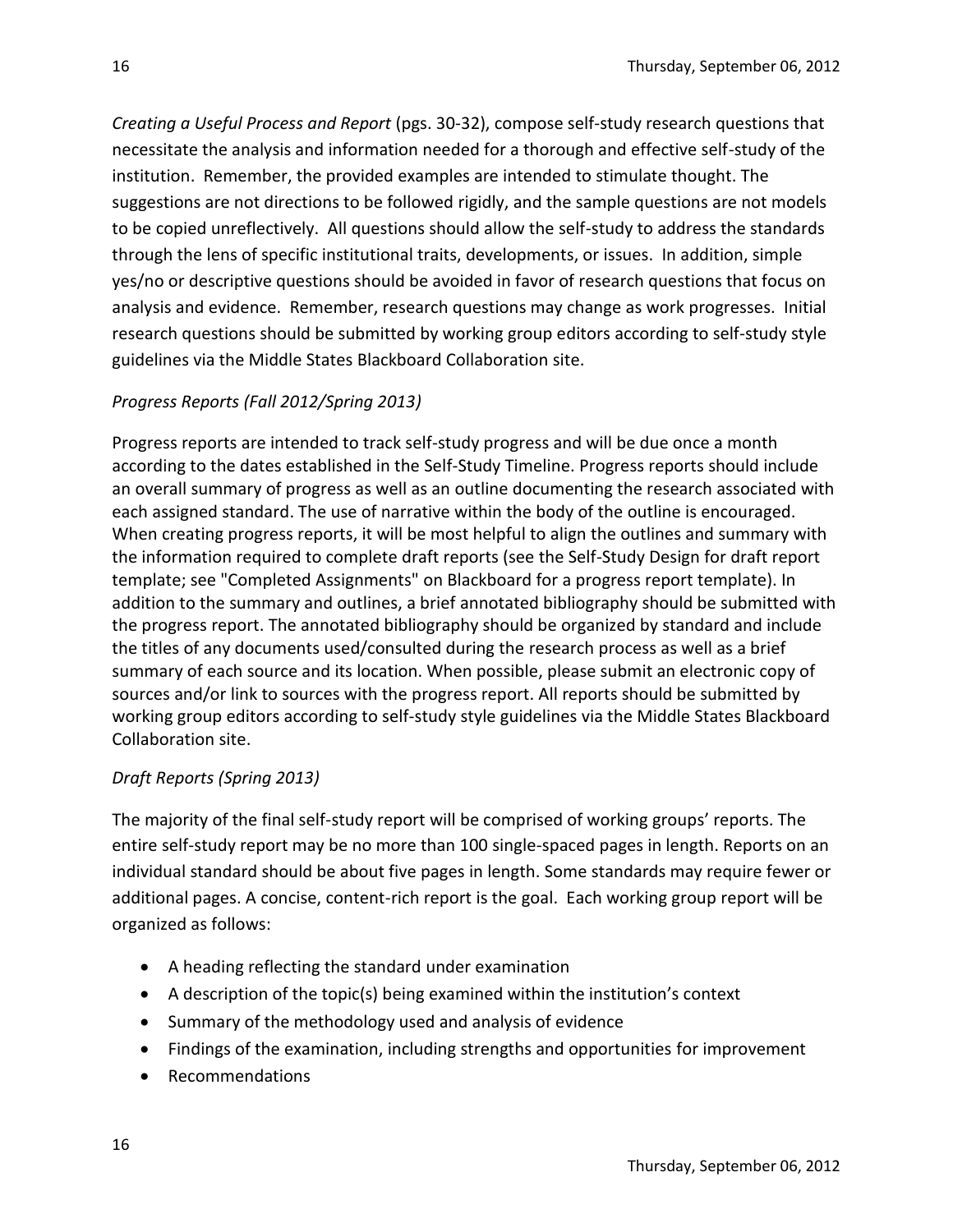## Template for Working Group Reports

Individual reports should be submitted for each assigned standard. The following is the template for working group draft and final reports.

## **Chapter 2: Standard 1 – Mission and Goals**

#### Introduction

The introduction provides a succinct, narrative description of the standard under examination in the chapter within the context of Community College of Beaver County. Critical background of the standard at CCBC is to be included in the introduction.

## Methodology and Evidence

This portion of the chapter demonstrates the methodology and evidence that was used to study the standard under examination as well as an analysis of the evidence. This portion of the chapter may be narrative in nature and/or may include tables and bulleted information. Please utilize the format that presents the evidence most effectively.

#### **Strengths and Opportunities for Improvement**

## *Strengths*

- Based on the evidence examined, each working group will identify strengths and opportunities for improvement for each standard.
- There is no set number of strengths or opportunities for improvement to be identified.
- Don't hesitate to promote the College's strengths.

## *Opportunities for Improvement*

- Each strength or opportunity for improvement should be presented in bullet form.
- Each strength or opportunity for improvement should be a complete sentence.

## Recommendations

- Recommendation 1.01: Recommendations should be presented in bullet form.
- Recommendation 1.02: Recommendations should be succinct and written in sentence form.
- Recommendation 1.03: Recommendations should be numbered to reflect the standard, followed by a period, followed by the recommendation number, 1.01, 1.02, 1.03 and so on.
- Recommendation 1.04: Recommendations should be concrete and realistic.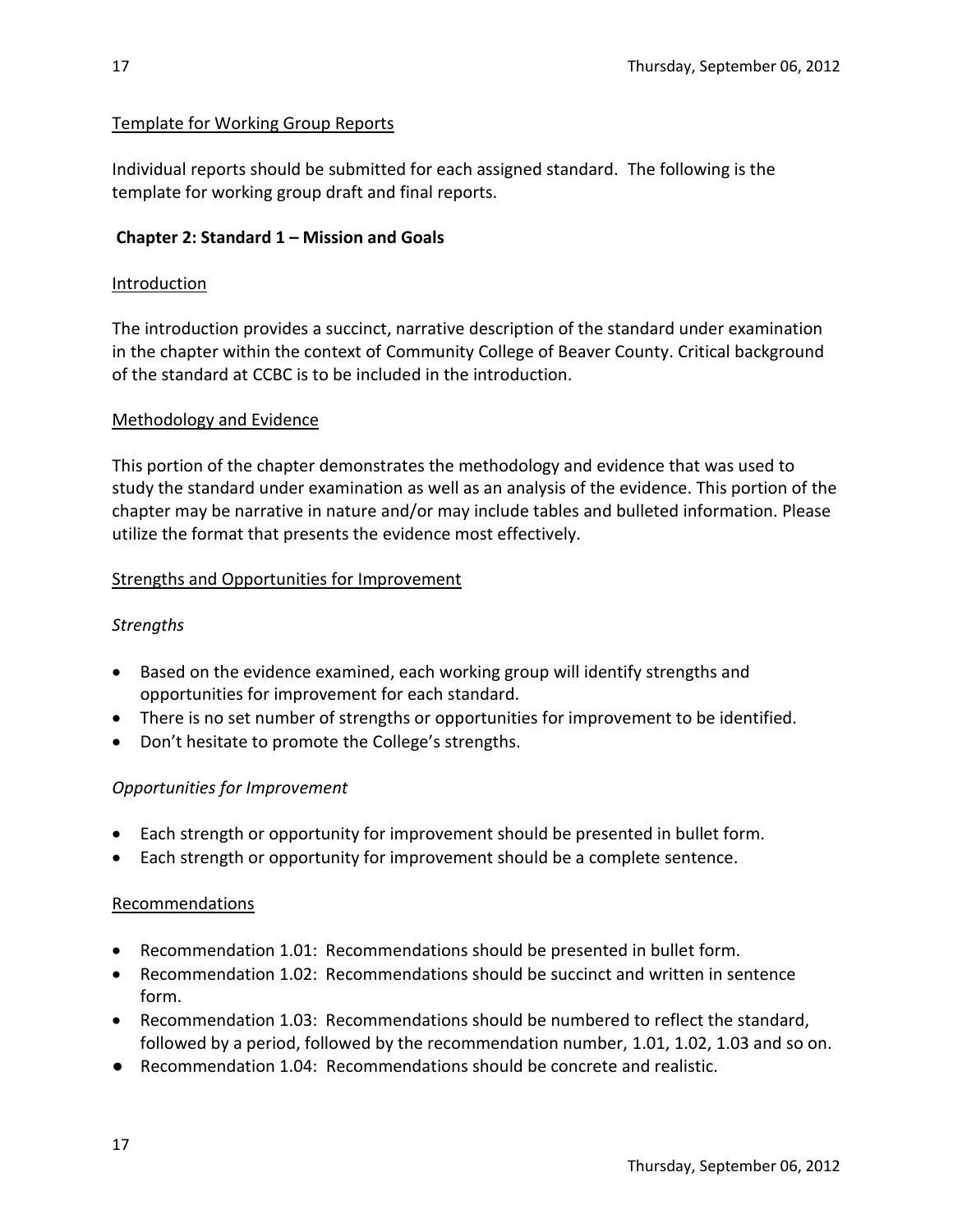## Research Questions

Working groups were required to create research questions to guide the tasks of research, analysis, and reporting. Effective questions are vital to a successful self-study and may evolve as research develops. Below is a list of research questions developed by each working group.

#### *Working Group #1: Mission*

#### Standard #1: Mission and Goals

- How does the College's vision, mission, values, and goals guide faculty, administration, staff and governing bodies in making decisions related to planning, resource allocation, program and curriculum development, and definition of program outcomes?
- How effective is the process used to develop goals and objectives? Would achievement of the goals lead to fulfillment of the mission or should goals be brought into line with the mission? How effective is the process for the periodic review of the mission, goals, and objectives?
- What kind of changes might affect the current mission, goals, and objectives to serve current or future needs? What contingencies are in place to assess and evaluate these changes in order to establish priorities? Could these changes affect the institution's survival and growth?
- What evidence is available that indicates that the vision, mission, values, and goals were developed through collaborative participation by those who are responsible for institutional improvement and development?

Standard #2: Planning, Resource Allocation, and Institutional Renewal

- How do employees participate in the planning process? In what ways is the planning process (strategic plan) consistent with the College's vision, mission, values and goals?
- How was Planning Council created? What is Planning Council accountable for? What is the process to evaluate the effectiveness of Planning Council?
- Describe the process to develop the strategic plan. How is the strategic plan implemented? How is the strategic plan evaluated? What are the steps to improve this process?
- Indicate ways that the strategic plan directs development of other functional plans such as financial, enrollment, academic, facilities and technology and how the strategic plan helps guide significant changes in the College's programs, services, and structures.
- How are these changes and improvements related to the mission of the College? How were these changes and improvements prioritized based on the resources available?
- For what changes should the College plan? How will planning and resource allocation address those changes as the College continues to fulfill its mission?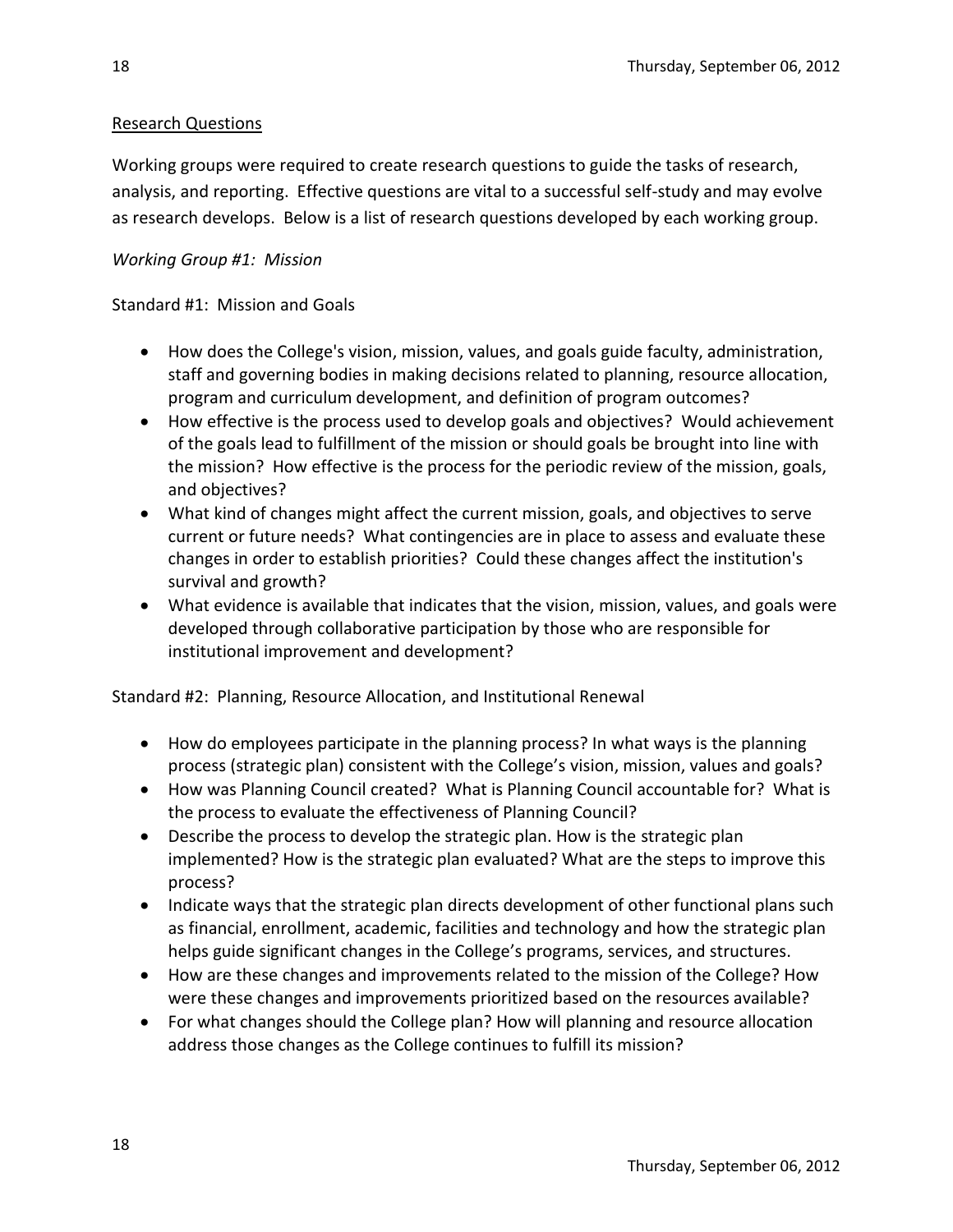#### Standard #3: Institutional Resources

- What strategies are used to determine efficient utilization of institutional resources needed by the College to fulfill its mission, vision, values and goals?
- How does the College assess its use of human, technological, and physical plant resources?
- Describe how the College acquires and allocates technical resources and equipment? How does the College ensure the process is timely and efficient and provides support for instructional programs and support services?
- How does the College identify future challenges? Describe the process for addressing those challenges.
- Describe the College's facilities' master plan. How is it aligned with the College's vision, mission, values and goals?
- Describe the College's financial planning and budgeting process. How does the financial planning and budgeting process align with the institution's vision, mission, values, and goals to provide for an annual budget both institution-wide and among departments?

## *Working Group #2: Leadership*

Standard #4: Leadership and Governance

- How do the county commissioners appoint new members to the College's Board of Trustees? Describe the recruitment and selection process and list individual member responsibilities. Do current governing members provide guidance for new members?
- What measures are taken to ensure that the Board of Trustees represents different points of view, interests, and diverse characteristics of the student population and community it serves?
- Describe the process that is in place to evaluate/assess the Board of Trustees?
- What is the process for communicating governing body decisions with the College community?

Standard #5: Administration

- What is the role of the president to ensure the organization achieves the mission, vision, values, and goals of the College?
- What qualifications and qualities are expected of the president and how does the current president meet those criteria?
- What are the qualifications for the President's Staff members and their qualities for their leadership positions? By what process are members of the President's Staff hired and how is diversity of the President's Staff ensured and maintained?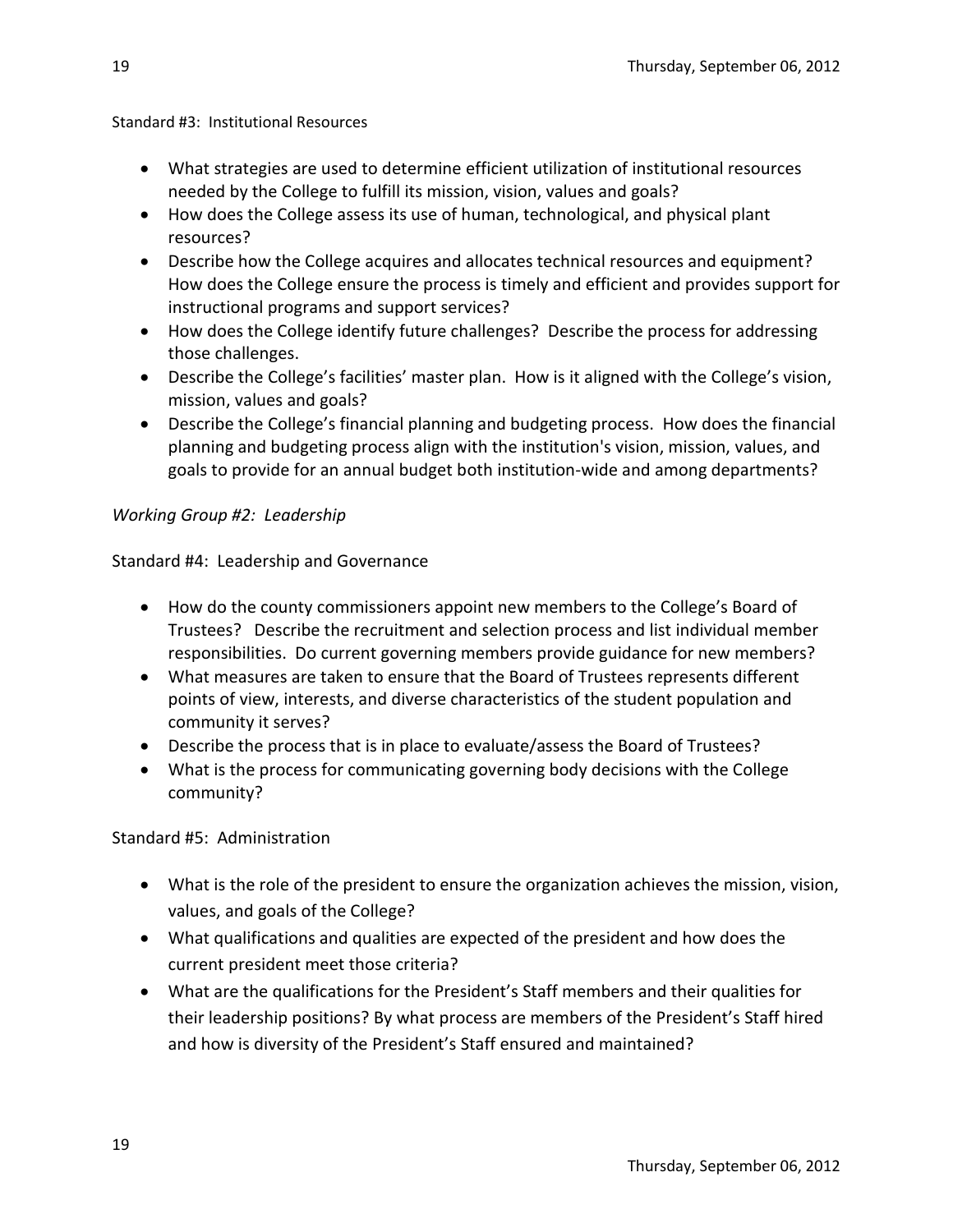## *Organizational Structure*

 What is the organizational structure that ensures the effective management and leadership of all the divisions and groups of the College? What is the document that describes that structure?

## *Review Process*

 Specifically and by what method are administrators evaluated, and how do the results of this evaluation ensure the continued success of the College?

## *Administrative Structure; Other*

 What assistance and technology and information systems are available to administrative leaders to enable them to effectively perform their jobs?

## Standard #6: Integrity

- Provide evidence that policies and procedures are in place to address student grievances, such as violations of institutional policies, in a prompt, appropriate and equitable manner.
- How does the College demonstrate fair and impartial hiring as well as evaluation and dismissal of employees?
- Does the College follow sound ethical practices and demonstrate respect for individuals in regards to teaching, scholarship/research, service and administrative activities, and among all constituents?
- Demonstrate how the College fosters a climate of academic inquiry and engagement.
- What are the College policies and procedures that support academic and intellectual freedom?
- How does the College ensure the accuracy and integrity of its public relations announcements, advertisements, and recruiting and admissions materials and practices?
- How effective is the institution's mechanism for handling complaints from outside the institution?
- How does the College ensure required and elective courses are sufficiently available to allow students to graduate within the program length?
- How does the College communicate changes in institutional mission, goals, operations, policies, programs, and sites accurately and in a timely manner to the community, the Pennsylvania Department of Education, the Middle States Commission on Higher Education, and other accrediting bodies?
- How does the College make factual information, such as the results from accreditation and assessment activities, available to employees, students, and the public?
- How does the College periodically assess the integrity of its institutional policies, processes, and practices as well as the manner in which they are implemented, and how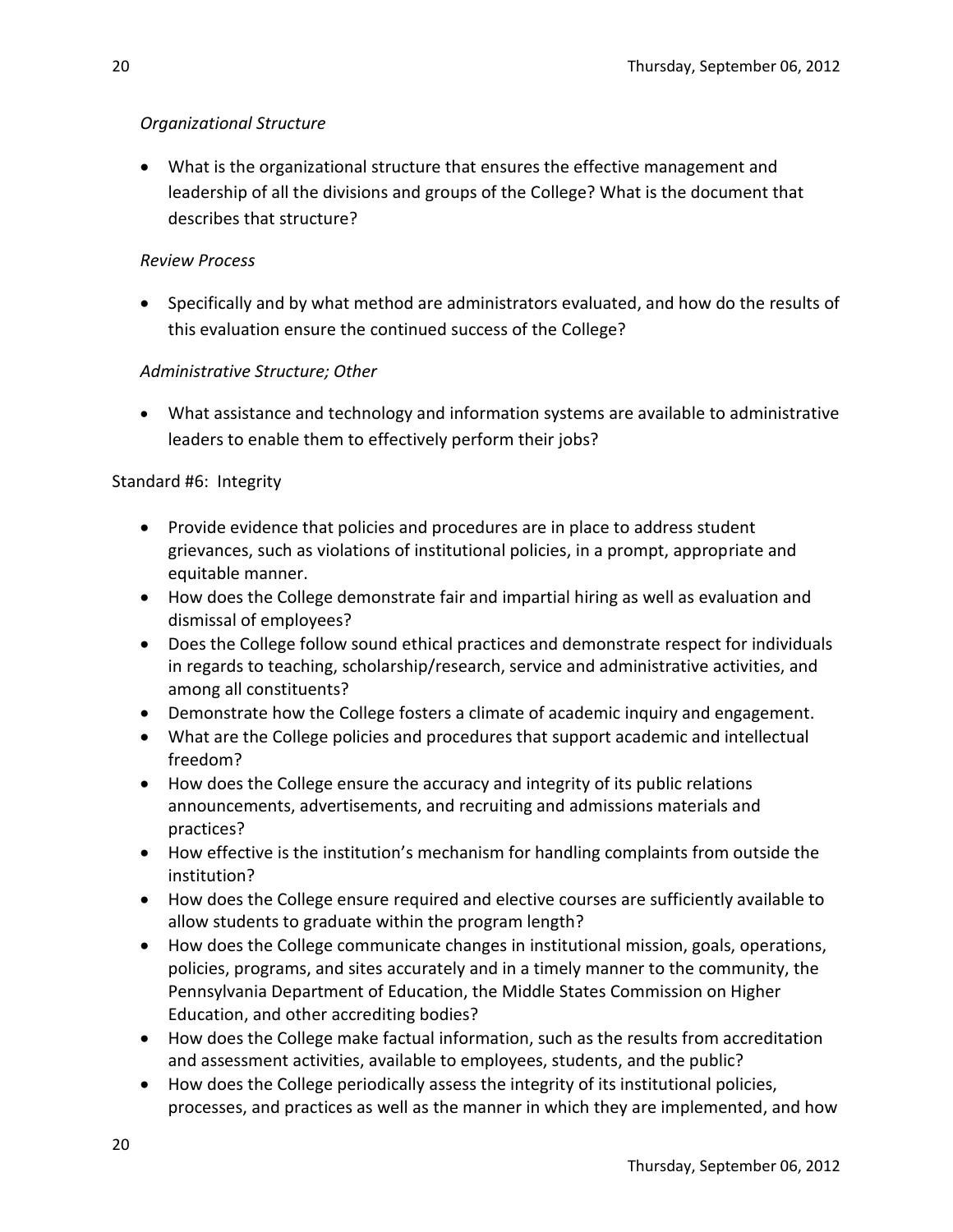## are recommendations that result from these periodic assessments implemented?

#### *Working Group #3: Students and Faculty*

## Standard #8: Student Admissions and Retention

- What is the relationship between admission criteria and student success?
- What is the relationship between developmental courses and student success?
- What is the relationship between attributes of admitted students, the College's mission, and academic programs and student success?

## Standard #9: Student Support Services

- What evidence exists that the College provides support services that meet the needs of a diverse student population and are available throughout the campus?
- What is the relationship between student support services and academic success?
- How do student support programs uphold the mission and goals of the College?

## Standard #10: Faculty

- What is the process used by the provost and human resources to ensure faculty are appropriately qualified for initial appointment?
- How does the process for promotion and tenure promote quality teaching, scholarship, and service?
- How does the College support faculty continuing education on campus and off site?
- Are the criteria for evaluating faculty clearly defined and consistently applied among full-time, part-time and adjunct faculty?
- Are the respective processes for tenure, promotion, discipline, and dismissal of faculty effective in ensuring program goals are achieved?
- What is the relationship between student evaluations and faculty appointment and advancement?
- What evidence exists to validate instructional, research, and service programs are designed, maintained, and updated by qualified faculty and other professionals?

## *Working Group #4: Education*

## Standard #11: Educational Offerings

- How clearly does the College make student achievement of course objectives available in print and online to various constituencies?
- How are students advised of policies and procedures concerning transfer credits? What safeguards are in place to ensure that evaluated transfer credits are comparable and applicable to the programs?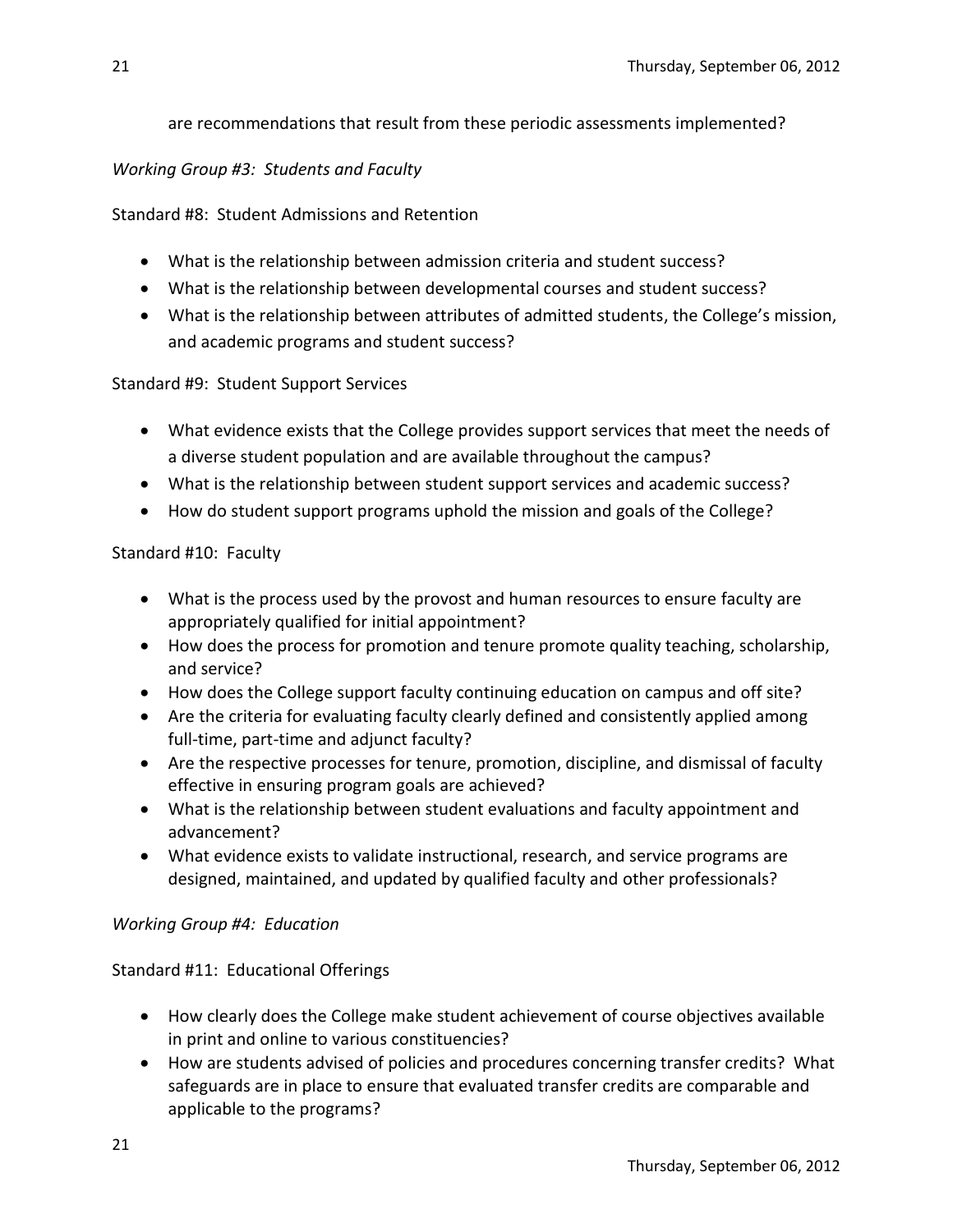- Does the College identify and incorporate adult learners in a manner that successfully accommodates their needs?
- What evidence exists to ensure program recommendations are supported by data and goals? What is the relationship among program goals and student learning and job acquisition?

## Standard #12: General Education

- In what ways do professional library staff, faculty, and administrators collaborate to foster information literacy and technological competency skills across the curriculum?
- Are the current official publications of the College sufficient, clear, and accurate depictions of general education requirements?
- How are students able to demonstrate acquired college-level proficiency in all general education outcomes in a manner that assures the College of general education effectiveness?

## Standard #13: Related Educational Activities

- Are program objectives, requirements, and curricular sequence made known in a clear and accessible fashion?
- How does the College ensure students in all learning environments, including offcampus centers, are held to the same academic standards and integrity?
- What policies and/or steps are in place to verify faculty are qualified to teach electronically? How does the College measure the effectiveness and make changes to distance learning offerings based on the results of this measurement?
- How well does the College's program of support and structured training result in an online faculty who demonstrates understanding and application of best practices in distance education?

#### *Working Group #5: Assessment*

Standard #7: Institutional Assessment

- What is Community College of Beaver County's institutional assessment plan?
- How is the institutional assessment plan integrated with the other thirteen standards for accreditation? How does the plan clearly articulate the alignment among the goals of the board, institutional strategic goals that encompass all programs, services, and initiatives?
	- How does the institution implement assessment findings to improve faculty/staff knowledge regarding areas of concern to enhance student success? What resources are made available for developmental improvements? (Relationship to other Standards)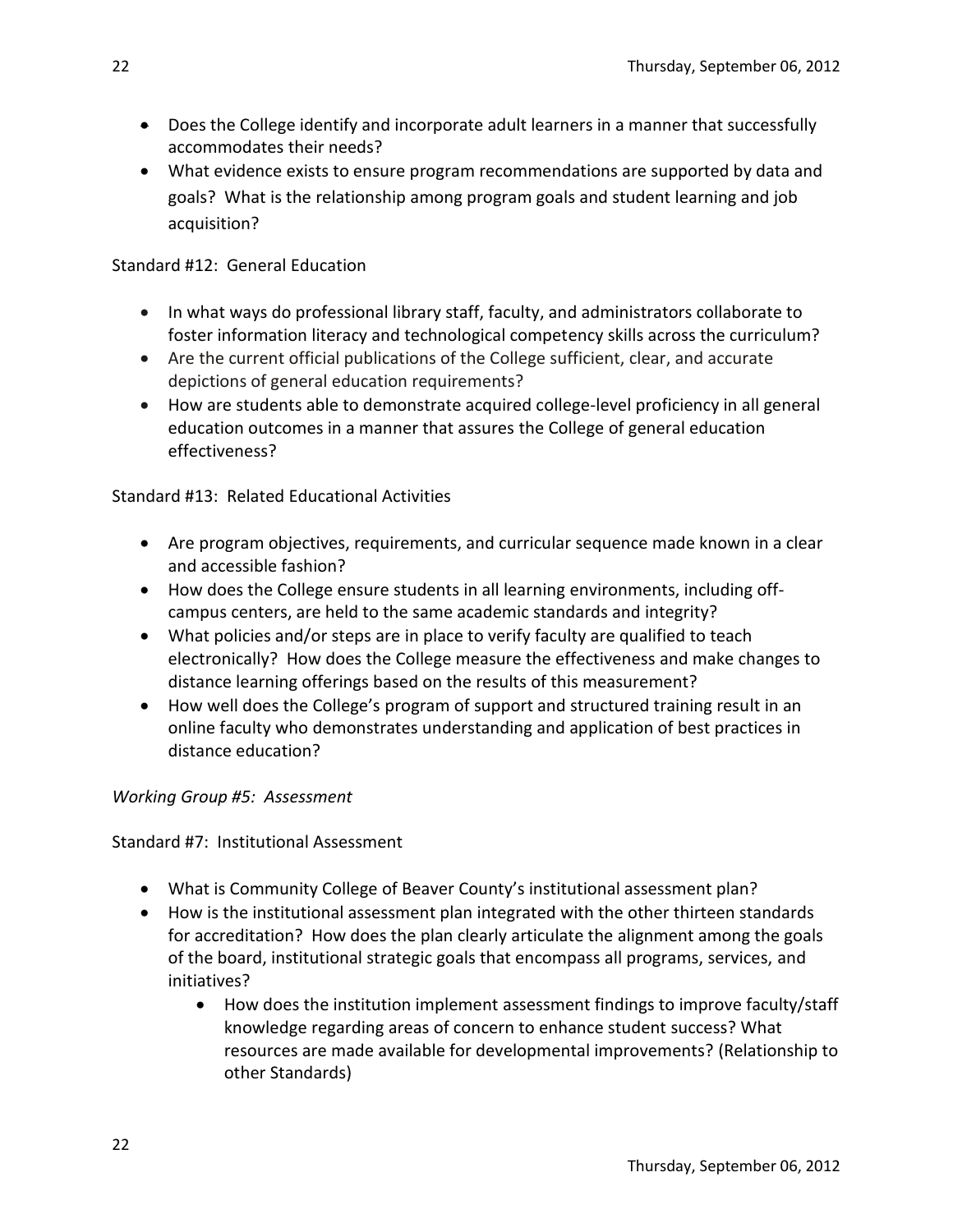- What are key institutional and unit-level goals? What are the intentional objectives/strategies to achieve these goals? What is the assessment of these key goals? How are the results used to improve programs/services?
- Provide evidence that the institutional assessment plan has clear, realistic guidelines and a timetable. How is the plan supported by the appropriate investment of institutional resources?
- Provide evidence that assessment results are shared and discussed with appropriate constituents and used in institutional planning, resource allocation, and renewal to improve and gain efficiencies in programs, services, and processes, including activities specific to the institution's mission?
- Demonstrate implementation of the comprehensive institutional strategic plan that links long-range planning to decision-making and budgeting processes?
- What areas has the institution changed because of assessment findings and what follow through was provided concerning the success of those changes? (Assessment)

## Standard #14: Assessment of Student Learning

- What are the clearly articulated statements of expected student learning outcomes at all levels (institution, degree/program, and course) and for all programs that foster student learning and development?
- How are expected student learning outcomes consistent with the mission of the College and appropriately integrated with each other within and across disciplines?
- How does the College utilize an organized, sustained, and thorough assessment process to evaluate and improve student learning?
- How does the College systematically, sustainably, and thoroughly use multiple quantitative and/or qualitative measures to (include evidence of student learning):
	- Maximize the use of existing data and information?
	- Clearly and purposefully relate to the goals they are assessing?
	- Achieve sufficient quality that results can be used with confidence to inform decisions?
- How do the faculty and administration of the College collaborate with and support each other in the assessment of student learning?
- Demonstrate that the College provides adequate resources to support the assessment of student learning.
- Demonstrate that the process for assessing student learning is of sufficient simplicity, practicality, detail, and ownership to be sustainable:
	- Is the system for assessment and reporting simple enough?
	- Do all participants understand their role?
	- Is there ownership from all levels for assessment of learning?
- How does Curriculum Committee ensure/monitor assessment of student learning?
	- Does the review of curriculum include review for clearly articulated written statements in observable terms of key learning outcomes?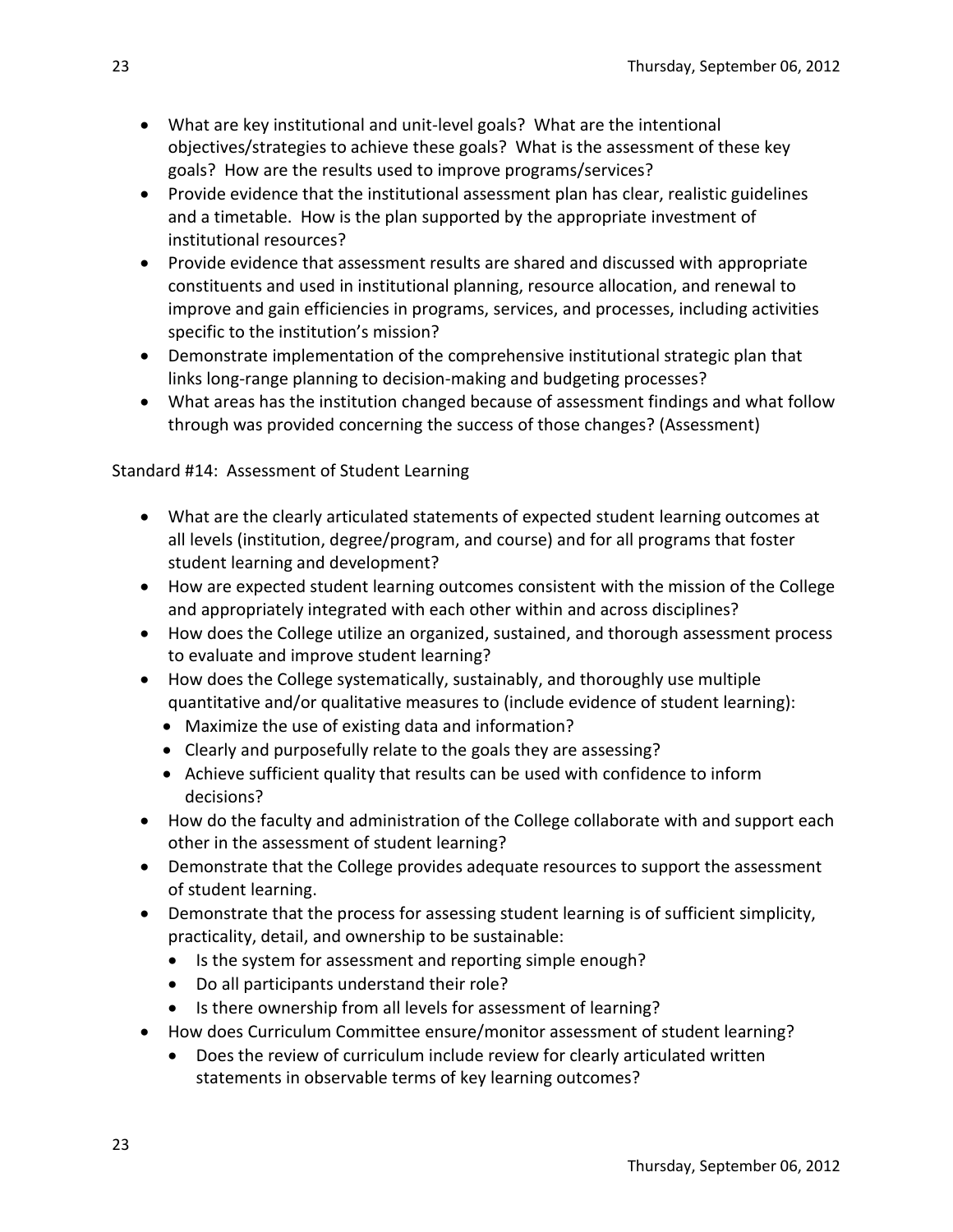- Do the course/program reviews include review of knowledge, skills, competencies described as learning objectives?
- Are the assessments appropriate for course/academic program/general education?
- How does Curriculum Committee document its work regarding assessment of learning?
- Is the co-curricular (student services) program a part of the assessment for learning?
	- What steps are in place to support the statement of learning objectives and the assessment of those objectives?
	- Is the co-curricular program consistent with the institution's vision, mission, values, and goals?
	- Does the co-curricular program respond to the results of the assessment?
- Does e-folio serve the purpose of recording evidence of learning assessment for both general education and program goals?
- Are both faculty and students knowledgeable of assessments and how they are used to assess? (Relevance)
- Have results of assessments been provided to students with options for improvements, and are students aware of student service resources? (Relationship to other Standards)

## **Inventory of Resources to be Used**

The following reflects a preliminary list of potentially helpful, College-specific resources for working group research. Middle States provides a more comprehensive list of resources on pgs. 41-44 of *Self-Study: Creating a Useful Process and Report*.

| Standard #     | <b>Information/Documents Needed (location)</b>                                                                         | <b>Persons/Offices to Be Interviewed</b>                                                                                                                                                                                                                                                                                                        |
|----------------|------------------------------------------------------------------------------------------------------------------------|-------------------------------------------------------------------------------------------------------------------------------------------------------------------------------------------------------------------------------------------------------------------------------------------------------------------------------------------------|
|                | Vision, Mission, Values, and Goals<br>$\bullet$<br>statement (college website/ president's<br>office)<br>Board minutes | Dr. Joe Forrester, president<br>Dr. Melissa Denardo, vice president<br>learning and student success/provost<br>Steve Danik, vice president finance<br>and operations/director of athletics<br>Linda Gallagher, associate vice<br>president assessment/director of<br>nursing and allied health<br><b>Planning Council</b><br>President's office |
| $\overline{c}$ | Annual planning documents (Planning<br>Council)<br>Board of Trustees retreat packet<br>(president's office)            | Dr. Joe Forrester, president<br>Dr. Melissa Denardo, vice president<br>learning and student success/provost<br>Steve Danik, vice president finance<br>and operations/director of athletics<br>Linda Gallagher, associate vice<br>president assessment/director of<br>nursing and allied health<br><b>Planning Council</b>                       |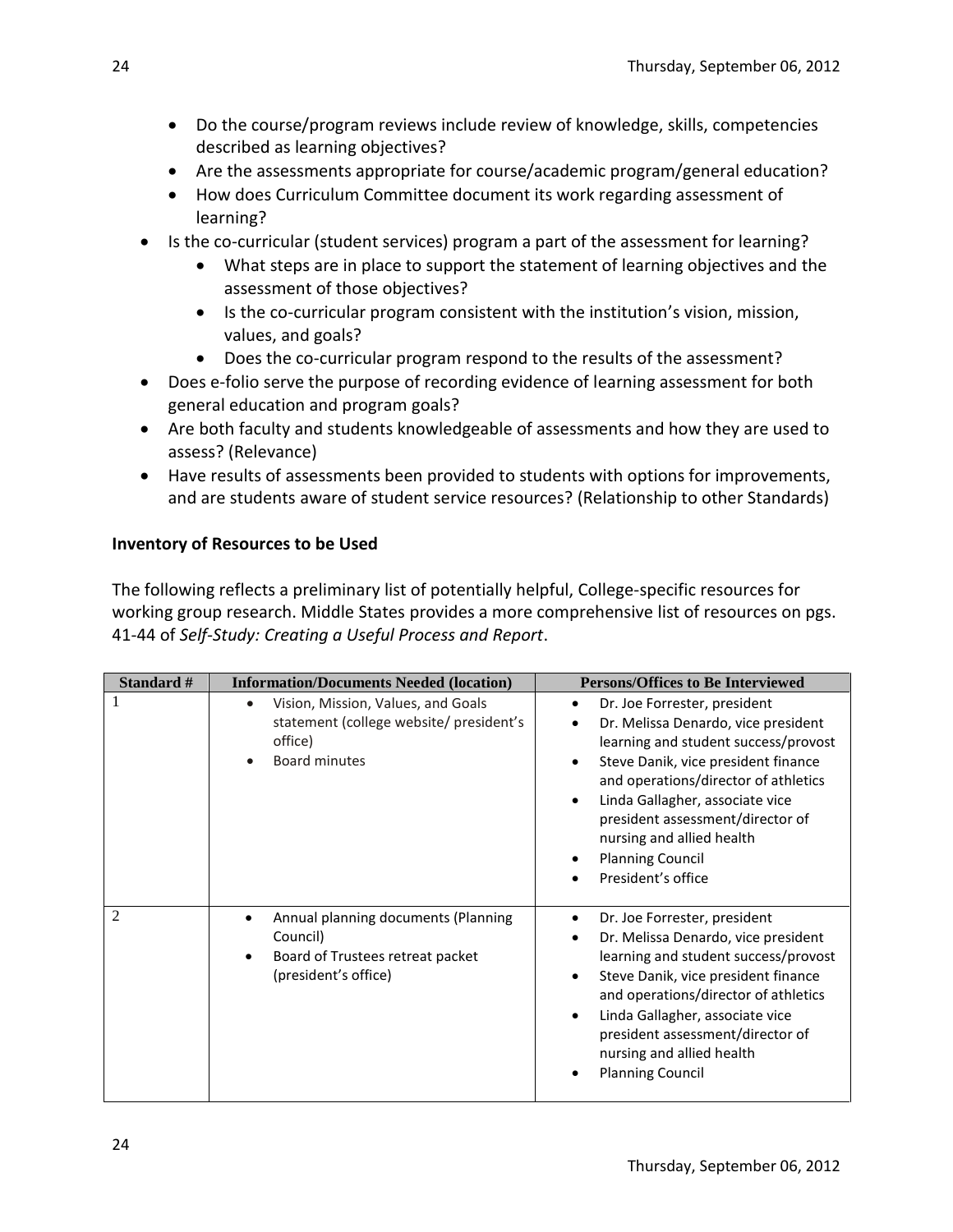| 3              | Budget process: sources of funding,<br>equipment acquisition and replacement<br>process, institutional controls for<br>financial operations (Steve Danik)<br>Perkins Grant: equipment/personnel<br>$\bullet$<br>(Jan Kaminski)<br>Annual independent audit (Steve Danik)                                                                                                                    | Steve Danik, vice president finance<br>and operations/director of athletics<br>Jeff Farley, vice president human<br>resources<br>Walter Lukhaup, vice president<br>٠<br>information technology<br>Jan Kaminski, dean academic support<br>$\bullet$<br>services                                                                                                                                                                                                                                                    |
|----------------|---------------------------------------------------------------------------------------------------------------------------------------------------------------------------------------------------------------------------------------------------------------------------------------------------------------------------------------------------------------------------------------------|-------------------------------------------------------------------------------------------------------------------------------------------------------------------------------------------------------------------------------------------------------------------------------------------------------------------------------------------------------------------------------------------------------------------------------------------------------------------------------------------------------------------|
| $\overline{4}$ | Board of Trustees minutes/<br>$\bullet$<br>membership<br>Planning Council minutes/membership<br>٠<br>Academic Council minutes/membership<br>$\bullet$<br>(Dr. Denardo/Judi Butchki)<br>SOF minutes/membership (Lana<br>$\bullet$<br>Podolak)<br>Agreement between County and Board<br>٠<br>of Trustees (president's office)<br>Governance policies and procedures<br>$\bullet$<br>(website) | Dr. Joe Forrester, president<br>$\bullet$<br>Dr. Melissa Denardo, vice president<br>$\bullet$<br>learning and student success/provost<br>Brian Hayden, executive assistant to<br>$\bullet$<br>president/director of institutional<br>research<br>Leslie Tennant, director of<br>٠<br>communications<br>President's Staff<br>٠<br>Academic Council (Dr. Denardo)<br>$\bullet$<br><b>Planning Council</b><br>$\bullet$<br>Board of Trustees (Helen Kissick,<br>$\bullet$<br>chair)<br>SOF (Lana Podolak, president) |
| 5              | Administration/staff job descriptions<br>$\bullet$<br>(president's office)<br>Organizational chart (president's office)<br>Administration/staff evaluations<br>(human resources)                                                                                                                                                                                                            | Dr. Joe Forrester, president<br>٠<br>Dr. Melissa Denardo, vice president<br>$\bullet$<br>learning and student success/provost<br>Jeff Farley, vice president human<br>$\bullet$<br>resources                                                                                                                                                                                                                                                                                                                      |
| 6              | Integrity Plan (Institutional Assessment<br>$\bullet$<br>Council)<br>Promotion and tenure information (Dr.<br>Denardo)<br>Student grievance information,<br>handbooks, contracts (Dr. Denardo)<br>Hiring policy (human resources)<br>Public relations policies and procedures<br>(Leslie Tennant)                                                                                           | Dr. Joe Forrester, president<br>$\bullet$<br>Dr. Melissa Denardo, vice president<br>$\bullet$<br>learning and student success/provost<br>Jeff Farley, vice president human<br>$\bullet$<br>resources<br>Brian Hayden, executive assistant to<br>president/director of institutional<br>research<br>Linda Gallagher, associate vice<br>president assessment/director of<br>nursing and allied health<br>Leslie Tennant, director of<br>$\bullet$<br>communications<br><b>Institutional Assessment Council</b><br>٠ |
| $\overline{7}$ | Institutional assessment plan (student<br>$\bullet$<br>engagement, employee satisfaction,<br><b>National Community College</b><br>Benchmark Project, PA Community<br>College Benchmark report, student<br>learning outcome assessment, 5-year                                                                                                                                               | Dr. Melissa Denardo, vice president<br>$\bullet$<br>learning and student success/provost<br>Linda Gallagher, associate vice<br>president assessment/director of<br>nursing and allied health<br>Brian Hayden, executive assistant to                                                                                                                                                                                                                                                                              |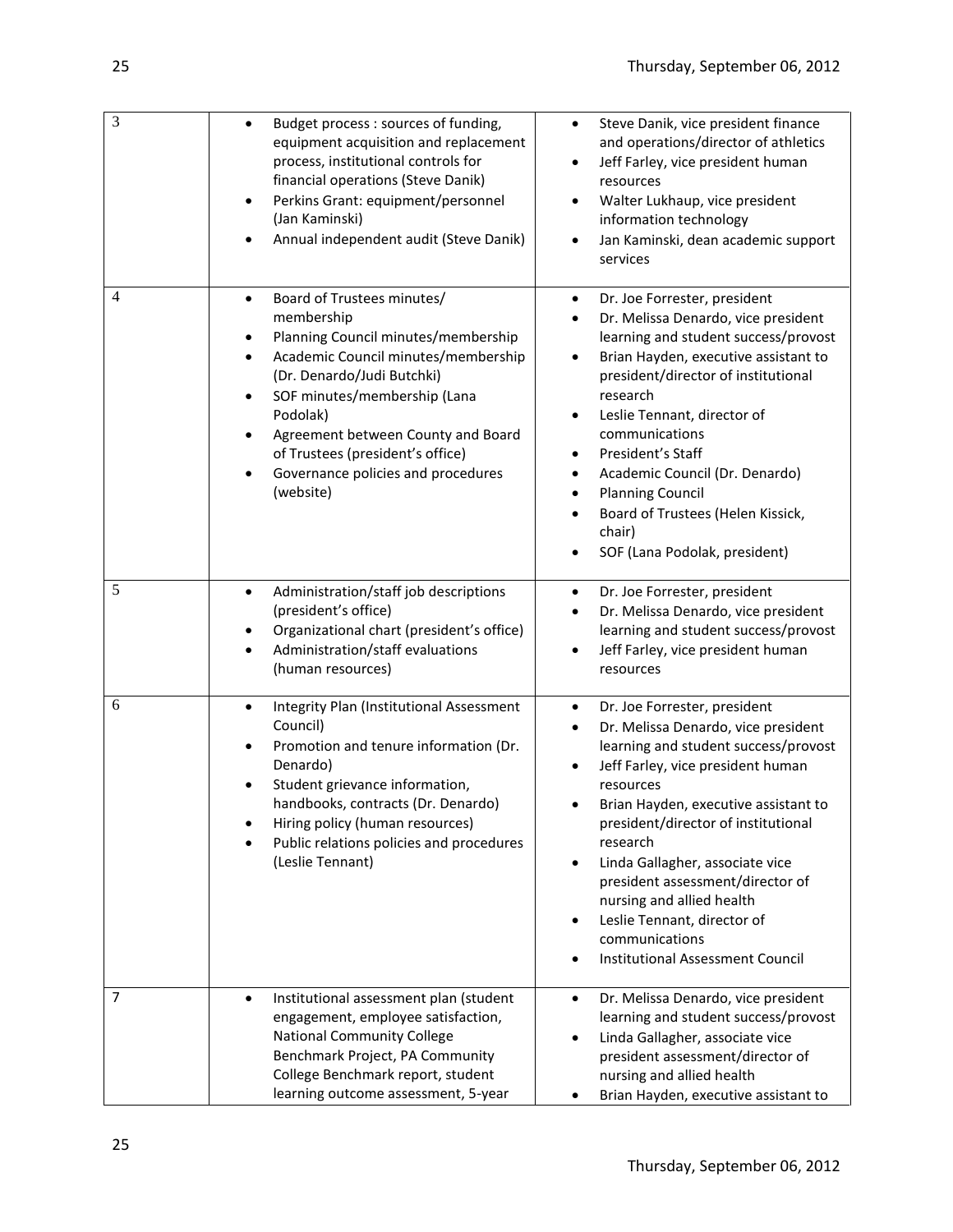|    | program review, retention/graduation)                                                                                                                                                                                                                                                                                                                          | president/director of institutional<br>research<br>Assessment Council (Brian Hayden)                                                                                                                                                                                                                                                                                                                                |
|----|----------------------------------------------------------------------------------------------------------------------------------------------------------------------------------------------------------------------------------------------------------------------------------------------------------------------------------------------------------------|---------------------------------------------------------------------------------------------------------------------------------------------------------------------------------------------------------------------------------------------------------------------------------------------------------------------------------------------------------------------------------------------------------------------|
| 8  | Enrollment management<br>$\bullet$<br>policies/procedures (Angela Vedro)<br>Student Handbook (website)<br>$\bullet$<br>College Catalog (website)<br>$\bullet$<br>Achieving the Dream initiatives (Dr.<br>$\bullet$<br>Denardo/Brian Hayden)                                                                                                                    | Dr. Melissa Denardo, vice president<br>learning and student success/provost<br>Brian Hayden, executive assistant to<br>٠<br>president/director of institutional<br>research<br>Angela Vedro, director of enrollment<br>٠<br>services-special term administrator                                                                                                                                                     |
| 9  | Learning Center credentials (human<br>$\bullet$<br>resources)<br>Learning Center services (Jan Kaminski)<br>$\bullet$<br>Organizational Chart (President's<br>Office)<br>Athletic policies (Steve Danik/Lauren<br>$\bullet$<br>Carfagna)<br>College Catalog (website)<br>Faculty advising policies/procedures<br>(website)                                     | Dr. Joe Forrester, president<br>$\bullet$<br>Dr. Melissa Denardo, vice president<br>٠<br>learning and student success/provost<br>Steve Danik, vice president finance<br>$\bullet$<br>and operations/director of athletics<br>Jan Kaminski, dean academic support<br>٠<br>services<br>Cheryl Herrington, manager,<br>٠<br>learning/library resources<br>Leslie Tennant, director of<br>communications                |
| 10 | Faculty credentials (human resources)<br>$\bullet$<br>Faculty appointment policies and<br>procedures (human resources)<br>Faculty evaluations: full- and part-time<br>$\bullet$<br>(Dr. Denardo)<br>Faculty development (Dr. Denardo)<br>$\bullet$<br>Faculty handbook<br>$\bullet$<br>Promotion and tenure contract<br>$\bullet$<br>information (Dr. Denardo) | Dr. Melissa Denardo, vice president<br>$\bullet$<br>learning and student success/provost<br>Jeff Farley, vice president human<br>resources                                                                                                                                                                                                                                                                          |
| 11 | Syllabi (Dr. Denardo)<br>$\bullet$<br>5-year program evaluations (Dr.<br>Denardo)<br>TAOC (TAOC website)<br>٠<br>Articulation agreements<br>High Demand Programs (Dr. Denardo)<br>$\bullet$<br>Information literacy classes<br>Library staff qualifications (human<br>$\bullet$<br>resources; Cheryl Herrington)                                               | Dr. Melissa Denardo, vice president<br>$\bullet$<br>learning and student success/provost<br>Linda Gallagher, associate vice<br>$\bullet$<br>president assessment/director of<br>nursing and allied health<br>Angela Vedro, director of enrollment<br>٠<br>services-special term administrator<br>Karen Ganska, professor, counseling<br>٠<br>Cheryl Herrington, manager,<br>$\bullet$<br>learning/library resources |
| 12 | General education program:<br>$\bullet$<br>competencies, graduation portfolio (Dr.<br>John Gall)                                                                                                                                                                                                                                                               | Dr. Melissa Denardo, vice president<br>$\bullet$<br>learning and student success/provost<br>Dr. John Gall, director of liberal arts<br>٠<br>and sciences                                                                                                                                                                                                                                                            |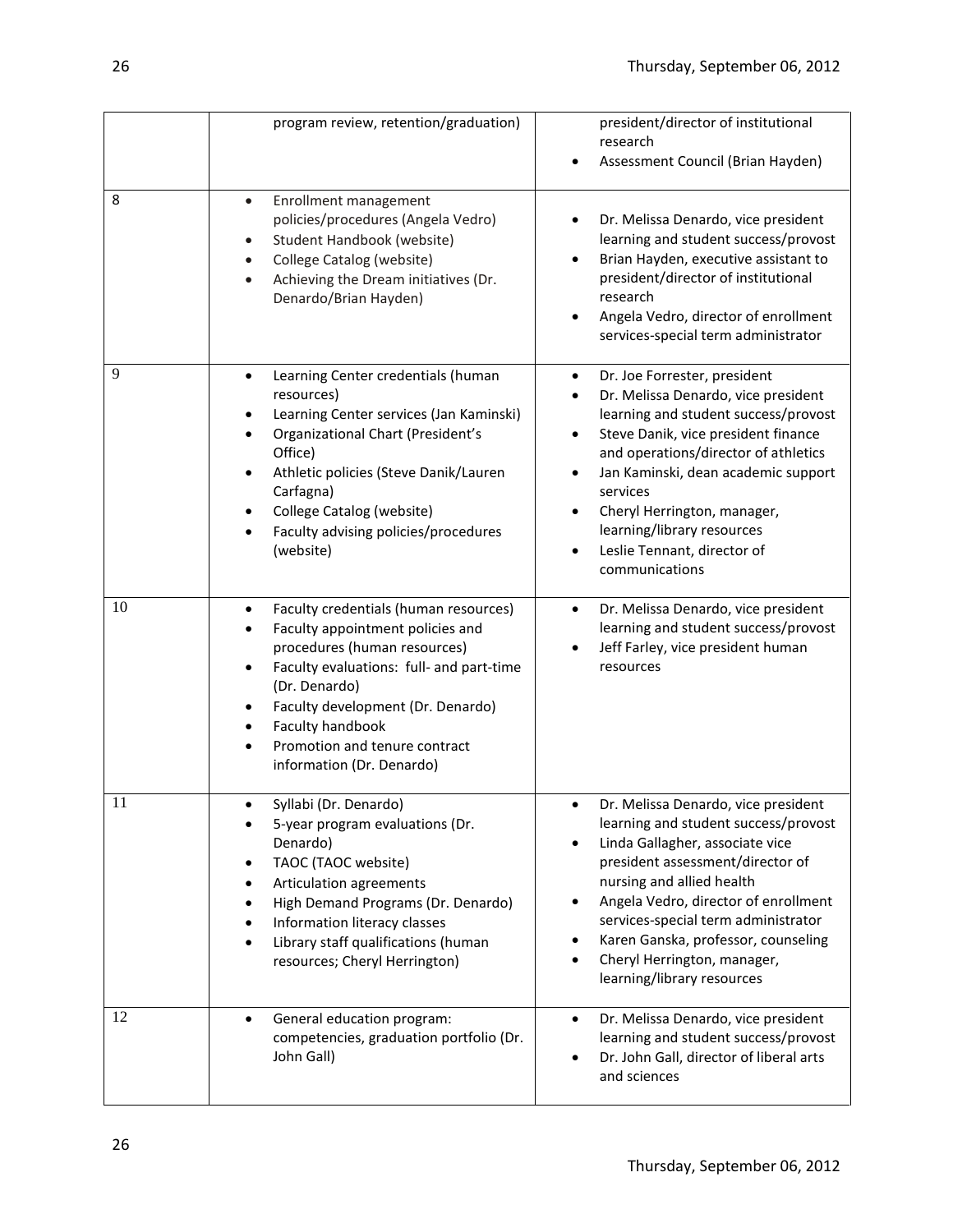| 13 | Documents pertinent to the<br>$\bullet$<br>institution's specific activities, such as<br>curriculum plans and evaluations;<br>assessment results for basic skills,<br>certificate, experiential learning, and<br>distance learning programs; data and<br>plans for additional locations; and<br>contracts with affiliated providers | Dr. Melissa Denardo, vice president<br>$\bullet$<br>learning and student success/provost<br>Ray Schweinberg, Blackboard<br>$\bullet$<br>coordinator/educational technologies<br>coordinator<br>Dr. John Gall, director of liberal arts<br>$\bullet$                                                                                                                                                       |
|----|-------------------------------------------------------------------------------------------------------------------------------------------------------------------------------------------------------------------------------------------------------------------------------------------------------------------------------------|-----------------------------------------------------------------------------------------------------------------------------------------------------------------------------------------------------------------------------------------------------------------------------------------------------------------------------------------------------------------------------------------------------------|
| 14 | Syllabi (Dr. Denardo)<br>$\bullet$<br>Student learning outcomes (TracDat;<br>Linda Gallagher)<br>Student assessment of course<br>$\bullet$<br>instruction (Dr. Denardo)                                                                                                                                                             | Dr. Melissa Denardo, vice president<br>$\bullet$<br>learning and student success/provost<br>Linda Gallagher, associate vice<br>$\bullet$<br>president assessment/director of<br>nursing and allied health<br>Brian Hayden, executive assistant to<br>$\bullet$<br>president/director of institutional<br>research<br>Jan Kaminski, dean academic support<br>$\bullet$<br>services<br>Curriculum Committee |

#### **Organization of the Self-Study Report**

The final self-study report will be organized as follows:

Executive Summary and Eligibility Certification Statement

Table of Contents

Chapter 1: Introduction

- Brief Overview of Community College of Beaver County
- Overview of the Self-Study Process and Goals
- Organization of Self-Study Report

Chapter 2: Standard 1: Mission and Goals

- A heading reflecting the standard(s) under examination
- A description of the topic(s) being examined within the institution's context
- Summary of the methodology used and analysis of evidence
- Findings of the examination, including strengths and opportunities for improvement
- Recommendations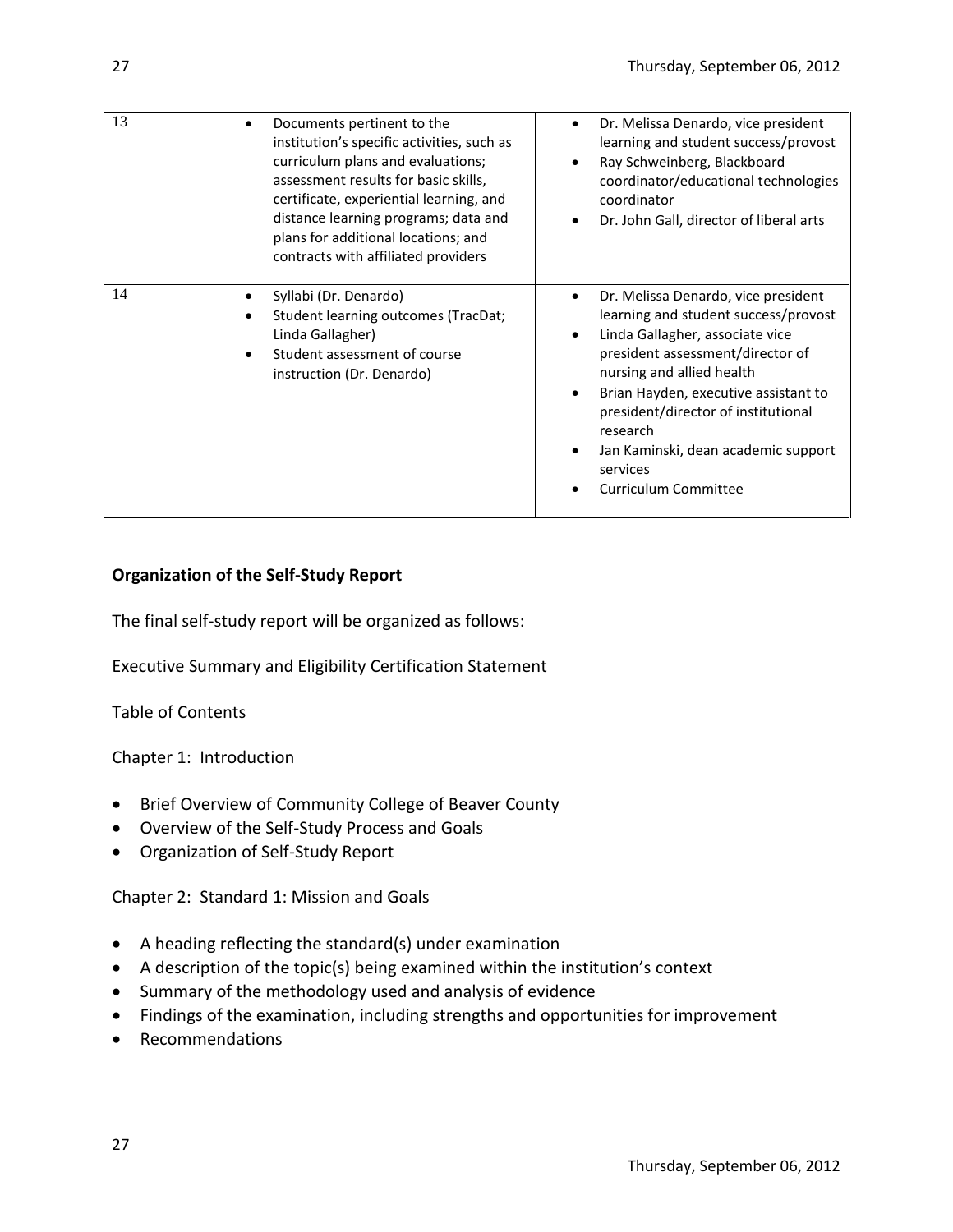Chapter 3: Standard 2: Planning, Resource Allocation and Institutional Renewal

- A heading reflecting the standard(s) under examination
- A description of the topic(s) being examined within the institution's context
- Summary of the methodology used and analysis of evidence
- Findings of the examination, including strengths and opportunities for improvement
- Recommendations

#### Chapter 4: Standard 3: Institutional Resources

- A heading reflecting the standard(s) under examination
- A description of the topic(s) being examined within the institution's context
- Summary of the methodology used and analysis of evidence
- Findings of the examination, including strengths and opportunities for improvement
- Recommendations

#### Chapter 5: Standard 4: Leadership and Governance

- A heading reflecting the standard(s) under examination
- A description of the topic(s) being examined within the institution's context
- Summary of the methodology used and analysis of evidence
- Findings of the examination, including strengths and opportunities for improvement
- Recommendations

#### Chapter 6: Standard 5: Administration

- A heading reflecting the standard(s) under examination
- A description of the topic(s) being examined within the institution's context
- Summary of the methodology used and analysis of evidence
- Findings of the examination, including strengths and opportunities for improvement
- Recommendations

#### Chapter 7: Standard 6: Integrity

- A heading reflecting the standard(s) under examination
- A description of the topic(s) being examined within the institution's context
- Summary of the methodology used and analysis of evidence
- Findings of the examination, including strengths and opportunities for improvement
- Recommendations

#### Chapter 8: Standard 7: Institutional Assessment

A heading reflecting the standard(s) under examination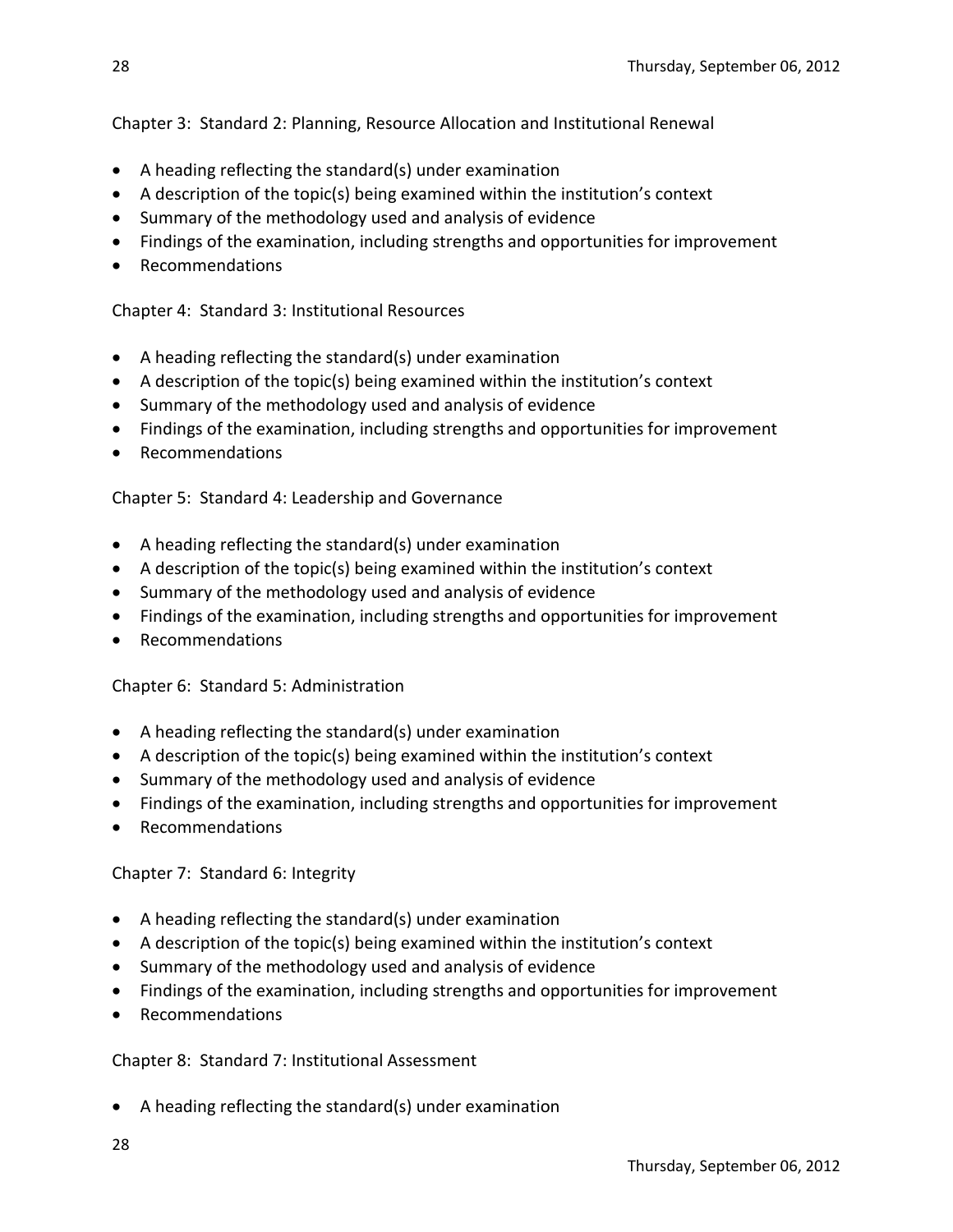- A description of the topic(s) being examined within the institution's context
- Summary of the methodology used and analysis of evidence
- Findings of the examination, including strengths and opportunities for improvement
- Recommendations

Chapter 9: Standard 8: Student Admissions and Retention

- A heading reflecting the standard(s) under examination
- A description of the topic(s) being examined within the institution's context
- Summary of the methodology used and analysis of evidence
- Findings of the examination, including strengths and opportunities for improvement
- Recommendations

Chapter 10: Standard 9: Student Support Services

- A heading reflecting the standard(s) under examination
- A description of the topic(s) being examined within the institution's context
- Summary of the methodology used and analysis of evidence
- Findings of the examination, including strengths and opportunities for improvement
- Recommendations

Chapter 11: Standard 10: Faculty

- A heading reflecting the standard(s) under examination
- A description of the topic(s) being examined within the institution's context
- Summary of the methodology used and analysis of evidence
- Findings of the examination, including strengths and opportunities for improvement
- Recommendations

Chapter 12: Standard 11: Educational Offerings

- A heading reflecting the standard(s) under examination
- A description of the topic(s) being examined within the institution's context
- Summary of the methodology used and analysis of evidence
- Findings of the examination, including strengths and opportunities for improvement
- Recommendations

Chapter 13: Standard 12: General Education

- A heading reflecting the standard(s) under examination
- A description of the topic(s) being examined within the institution's context
- Summary of the methodology used and analysis of evidence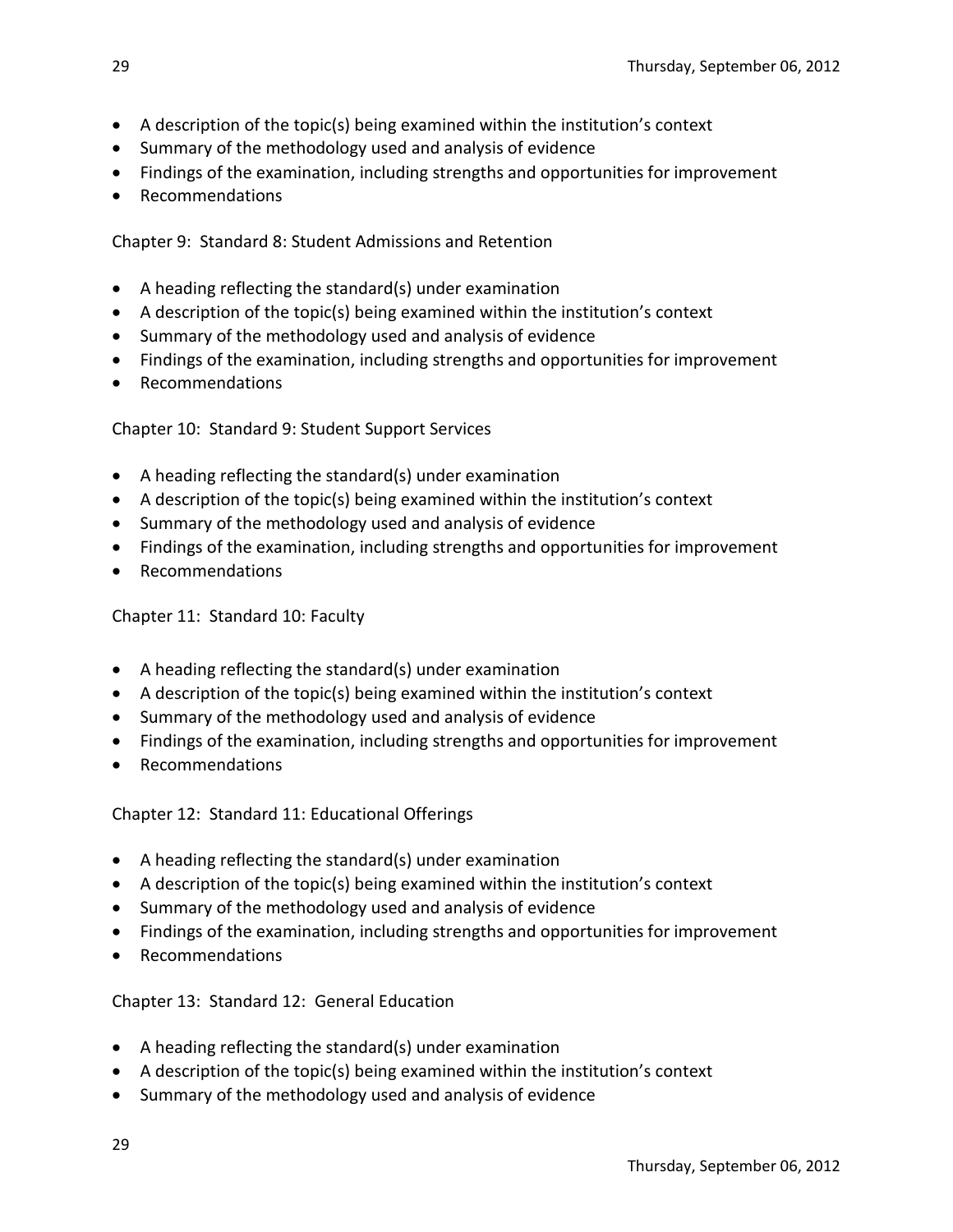- Findings of the examination, including strengths and opportunities for improvement
- Recommendations

## Chapter 14: Standard 13: Related Educational Activities

- A heading reflecting the standard(s) under examination
- A description of the topic(s) being examined within the institution's context
- Summary of the methodology used and analysis of evidence
- Findings of the examination, including strengths and opportunities for improvement
- Recommendations

## Chapter 15: Standard 14: Assessment of Student Learning

- A heading reflecting the standard(s) under examination
- A description of the topic(s) being examined within the institution's context
- Summary of the methodology used and analysis of evidence
- Findings of the examination, including strengths and opportunities for improvement
- Recommendations

#### Chapter 16: Conclusion

• Summary of Significant Conclusions and Recommendations

#### **Editorial Style and Format of all Reports**

To facilitate the compilation of information and ensure the final self-study report reflects a consistent style, the steering committee and working groups will use the following editorial guidelines to produce all working group assignments, including chapters for the self-study report. To ensure the understanding and use of established style guidelines, an editorial team has been established and includes a report editor and an editor from each working group.

#### Editorial Team

Katie Thomas, report editor/self-study co-chair Amy Sicuranza, working group editor, mission Nancy Dickson, working group editor, leadership Cynthia Marshall, working group editor, students and faculty Leslie Tennant, working group editor, education Fran Siters, working group editor, assessment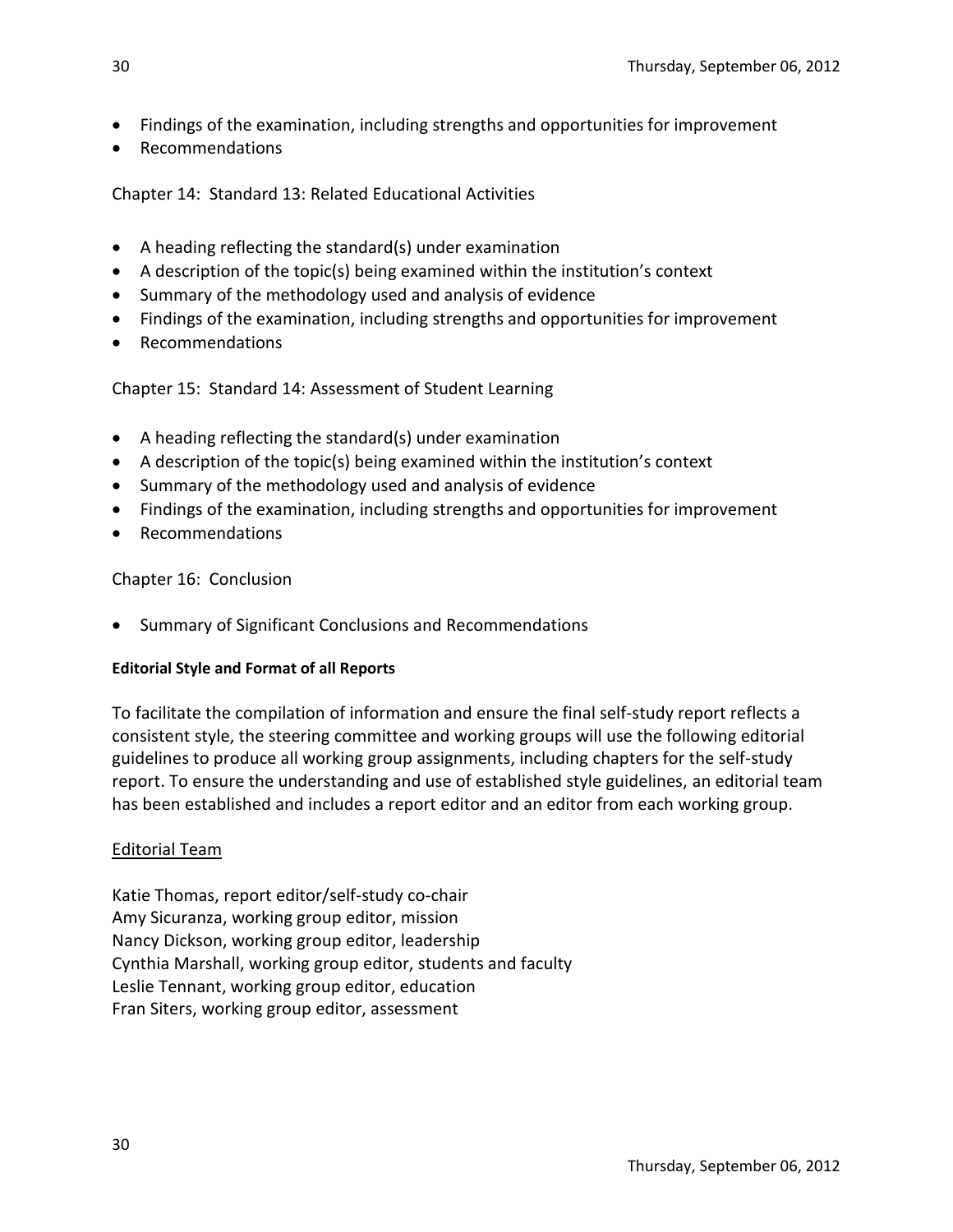| <b>Style Guide</b>                 | APA Style Book                                             |
|------------------------------------|------------------------------------------------------------|
| <b>Word Processing Application</b> | Microsoft Word 2010                                        |
| Font                               | Calibri                                                    |
| <b>Font Size</b>                   | 12-point for body of report, 10-point for tables           |
| Line Spacing                       | Single-spaced for body of report, two-line return under    |
|                                    | headings and between paragraphs and sections               |
| Indentation                        | None                                                       |
| Margins                            | Standard 1-inch margins on top, bottom, left and right     |
| <b>Header and Footer Margins</b>   | .5 inch                                                    |
| Justification                      | Left-justified                                             |
| <b>Bullets</b>                     | Black bullet, flush left<br>$\bullet$                      |
| Spacing between Sentences          | Two spaces                                                 |
| Numbering                          | Use Microsoft Word 2010 automatic numbering, with          |
|                                    | period after number                                        |
| <b>Chapter Headings</b>            | Bolded, flush left                                         |
| <b>Chapter Sub Headings</b>        | Not bolded, but underlined, flush left                     |
| <b>Headings Under Sub Headings</b> | Italicized, flush left                                     |
| Acronyms                           | Acronyms for organizations, offices, etc. may be used in   |
|                                    | the body of the document. The first time an acronym is     |
|                                    | introduced, it must accompany the full name and be set off |
|                                    | in parentheses. Thereafter, the acronym may stand alone.   |
|                                    | Ex. Community College of Beaver County (CCBC).             |
| Person                             | Third person                                               |
| Voice                              | Active voice whenever possible                             |
| Tense                              | Present tense in general; other tenses may be used when    |
|                                    | appropriate                                                |

#### **Timetable for the Self-Study and Evaluation**

The following timeline highlights major events for the self-study and evaluation. Specific dates and deadlines will be established throughout the self-study process and a detailed, up-to-date, electronic version of the timeline will be available and updated monthly on the Middle States Blackboard Collaboration site.

- Year 1: Fall-Spring 2012
	- Self-study model selection, self-study design draft, MSCHE staff liaison visits campus
- Year 2: Summer 2012-Summer 2013
	- Self-study design approved, working groups compile research and reports
	- Evaluation team Chair selected, self-study design sent to Chair
	- Evaluation team members selected, draft self-study report
- Year 3: Fall 2013-Summer 2014
	- Self-study report draft reviewed, Chair visits College
	- Final self-study report sent to MSCHE and evaluation team
	- Team visit and report, institutional response
	- Commission action